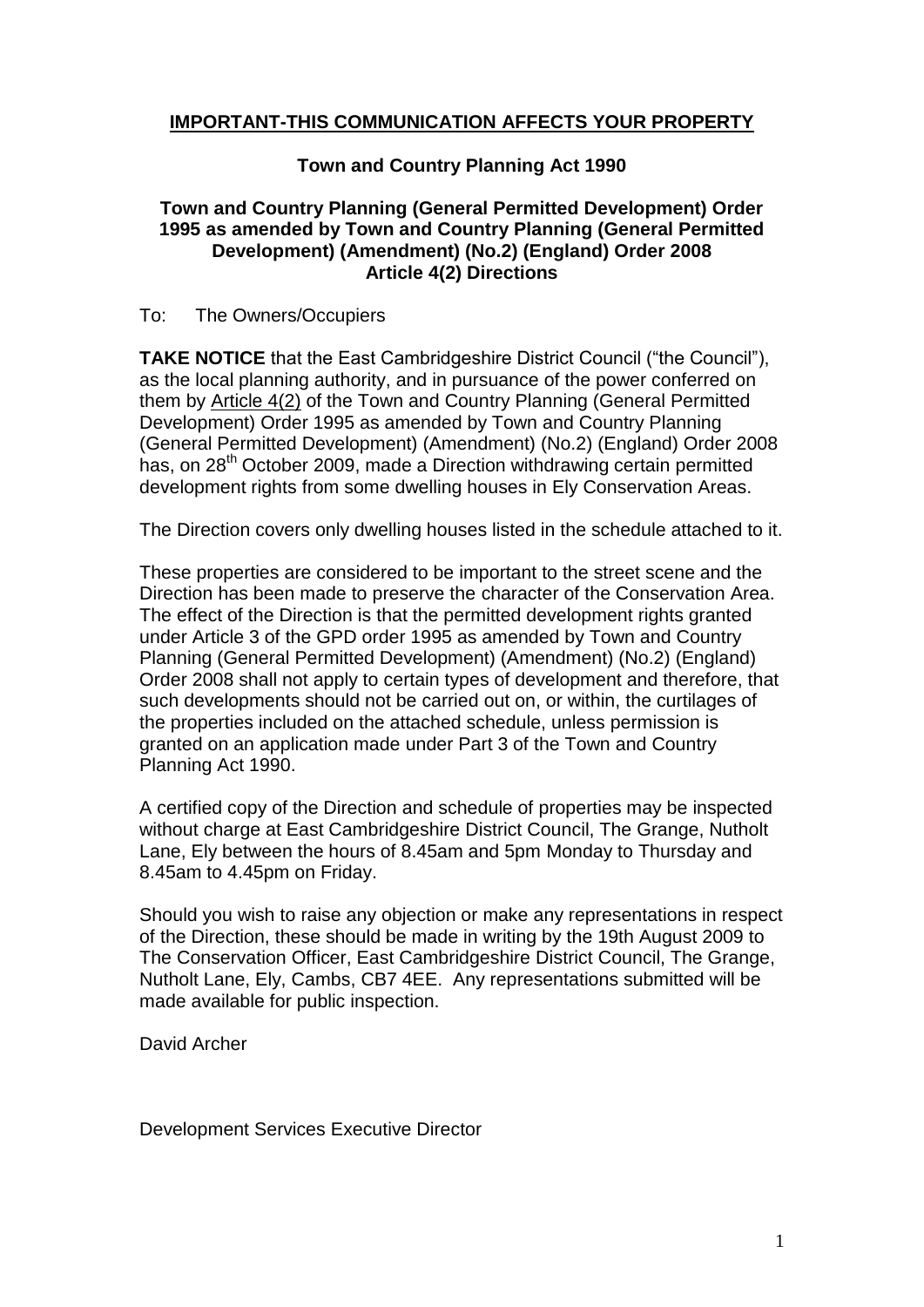**Town and Country Planning (General Permitted Development) Order 1995 as amended by Town and Country Planning (General Permitted Development) (Amendment) (No.2) (England) Order 2008**

DIRECTION MADE UNDER ARTICLE (4)2 TO WITHDRAW CERTAIN PERMITTED DEVELOPMENT RIGHTS FROM DWELLINGHOUSES IN CONSERVATION AREAS

WHEREAS East Cambridgeshire District Council being the appropriate local planning authority with in the meaning of Article 4(6) of the Town and Country Planning (General Permitted Development) Order 1995 **as amended by**  Town and Country Planning (General Permitted Development) (Amendment) (No.2) (England) Order 2008 are satisfied that development of the descriptions set out in the Schedule 1 below should not be carried out on, or within the curtilages of, the dwelling houses set out in Schedule two attached, unless permission is granted on an application made under Part 3 of the Town and Country Planning Act 1990.

NOW AND THEREFORE the said Council in pursuance of the power conferred on them by Article 4(2) of the Town and Country Planning (General Permitted Development) Order 1995 as amended by Town and Country Planning (General Permitted Development) (Amendment) (No.2) (England) Order 2008 hereby direct that the permission granted by Article 3 of the **GPD Order 1995 amended in 2008** shall not apply to development on the said land in Schedule 2 of the descriptions set out in Schedule 1 below.

### **SCHEDULE 1 Town and Country Planning (General Permitted Development) Order 1995 as amended by Town and Country Planning (General Permitted Development) (Amendment) (No.2) (England) Order 2008**

Categories of permitted development restricted by this direction under Article 4(2) of the Town and Country (General Permitted Development) Order 1995 as amended by Town and Country Planning (General Permitted Development) (Amendment) (No.2) (England) Order 2008

The following restrictions apply only to those parts of a dwelling house which front a relevant location unless otherwise stated, and for the purposes of this Schedule 1, a relevant location comprises a highway, waterway, or open space.

The following restrictions apply in part, and or in whole, to the properties listed in Schedule 2 to this direction.

**Schedule 2 Part 1 Town and Country Planning (General Permitted Development) Order 1995 as amended by Town and Country Planning (General Permitted Development) (Amendment) (No.2) (England) Order 2008**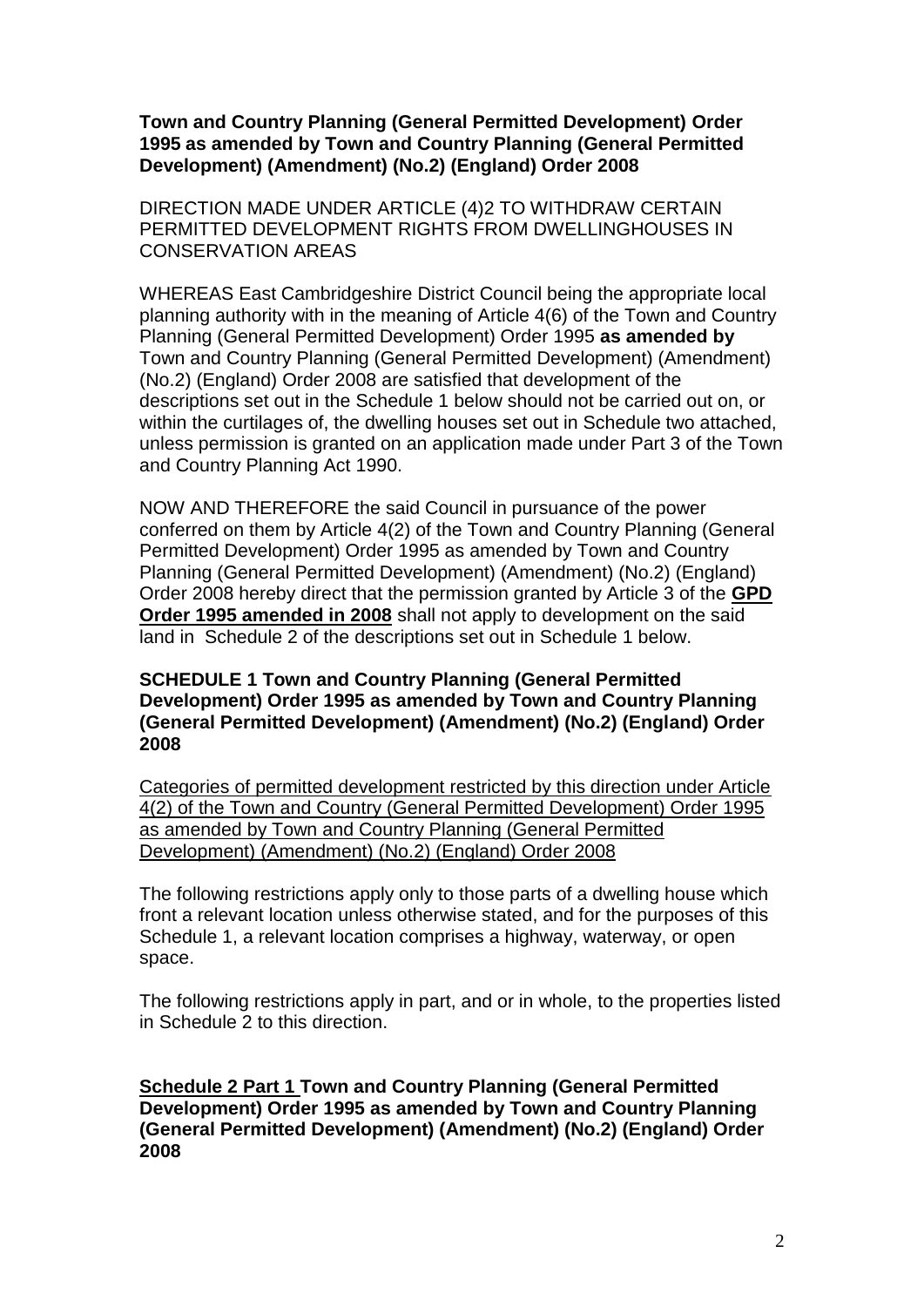- Class A The enlargement, improvement or other alteration of a dwellinghouse.
- Class C Any other alteration to the roof of a dwellinghouse.
- Class D The erection or construction of a porch outside any external door of a dwellinghouse.
- Class F(a) The provision within the curtilage of a dwellinghouse of a hard surface for the purpose incidental to the enjoyment of the dwellinghouse.

### **Schedule 2 Part 2 Town and Country Planning (General Permitted Development) Order 1995 as amended by Town and Country Planning (General Permitted Development) (Amendment) (No.2) (England) Order 2008**

- Class A The erection, construction, maintenance, improvement or alteration of a gate, fence, wall or other means of enclosure.
- Class C The painting of the exterior of any building or wall.

#### **Schedule 2**

#### **Properties Covered by this Direction:**

#### **Ely Conservation Area:**

| <b>Address</b>   | <b>Classes Removed</b>                            |
|------------------|---------------------------------------------------|
| Annesdale        |                                                   |
| 36               | Sch 2, Pt 1 – A, C, D, F(a), Sch 2, Pt 2 – A, C   |
| 37               | Sch 2, Pt 1 – A, C, D, F(a), Sch 2, Pt 2 – A, C   |
| 39               | Sch 2, Pt 1 – A, C, D, F(a), Sch 2, Pt 2 – A, C   |
| 41               | Sch 2, Pt 1 – A, C, D, F(a), Sch 2, Pt 2 – A, C   |
| <b>Back Hill</b> |                                                   |
| 2                | Sch 2, Pt 1 – A, C, D, F(a), Sch 2, Pt 2 – A, C   |
| 4                | Sch 2, Pt 1 – A, C, D, F(a), Sch 2, Pt 2 – A, C   |
| 14               | Sch 2, Pt 1 – A, C, D, F(a), Sch 2, Pt 2 – A, C   |
| 14a              | Sch 2, Pt 1 – A, C, D, F(a), Sch 2, Pt 2 – A, C   |
| 16               | Sch 2, Pt 1 – A, C, D, F(a), Sch 2, Pt 2 – A, C   |
| 17               | Sch 2, Pt 1 – A, C, D, F(a), Sch 2, Pt 2 – C      |
| 18               | Sch 2, Pt 1 – A, C, D, F(a), Sch 2, Pt 2 – A, C   |
| 19               | Sch 2, Pt $1 - A$ , C, D, F(a), Sch 2, Pt $2 - C$ |
| 20               | Sch 2, Pt 1 – A, C, D, F(a), Sch 2, Pt 2 – A, C   |
| 22               | Sch 2, Pt 1 – A, C, D, F(a), Sch 2, Pt 2 – A, C   |
| 24               | Sch 2, Pt 1 – A, C, D, F(a), Sch 2, Pt 2 – A, C   |
| 31               | Sch 2, Pt 1 – A, C, D, F(a), Sch 2, Pt 2 – A, C   |
| 33               | Sch 2, Pt 1 – A, C, D, F(a), Sch 2, Pt 2 – A, C   |
| 35               | Sch 2, Pt 1 – A, C, D, F(a), Sch 2, Pt 2 – A, C   |
| 37               | Sch 2, Pt 1 – A, C, D, F(a), Sch 2, Pt 2 – A, C   |
| 39               | Sch 2, Pt 1 – A, C, D, F(a), Sch 2, Pt 2 – A, C   |
| 40               | Sch 2, Pt 1 – A, C, D, F(a), Sch 2, Pt 2 – A, C   |
| 42               | Sch 2, Pt 1 – A, C, D, F(a), Sch 2, Pt 2 – A, C   |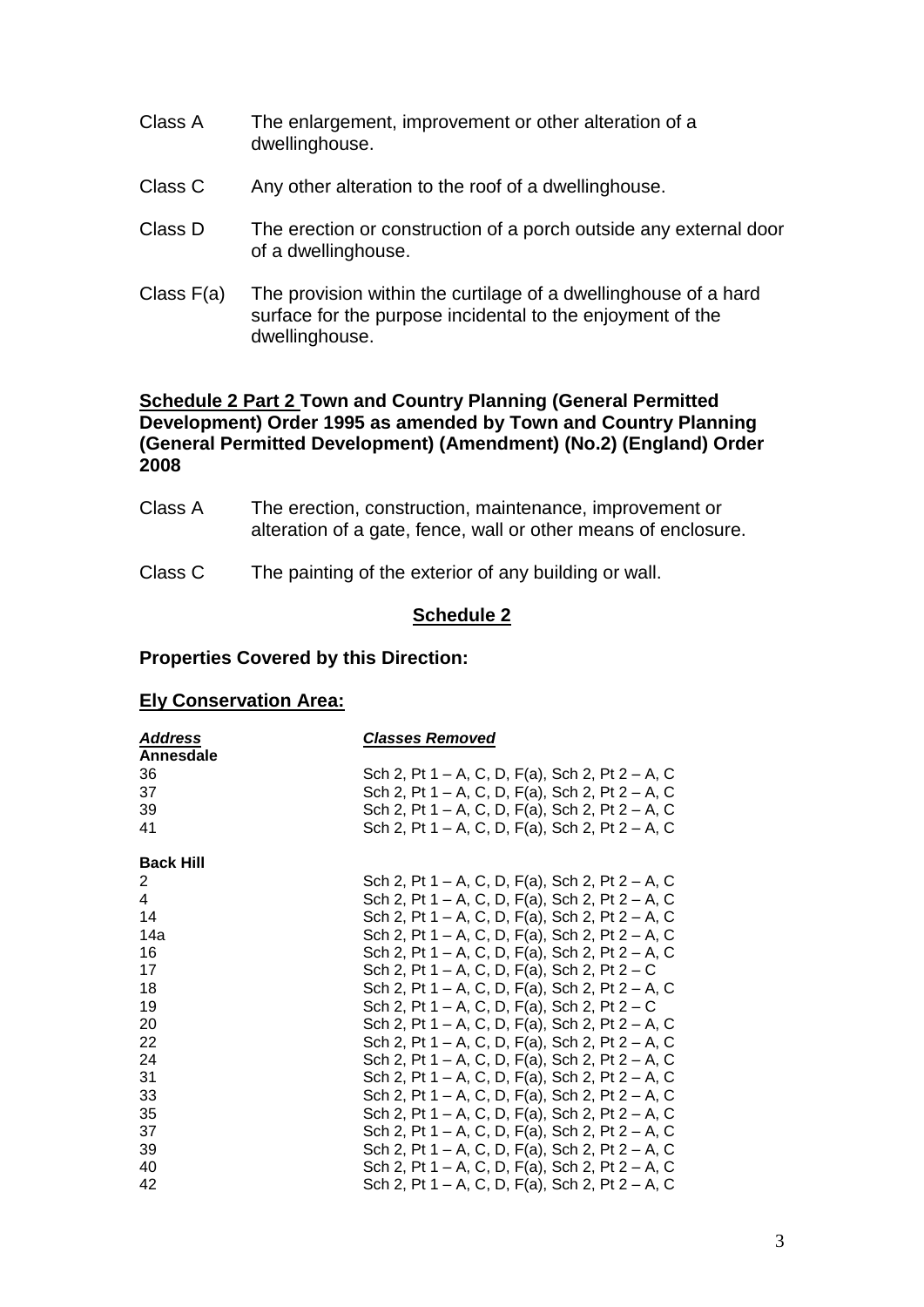| 44<br>46<br>48<br>50<br>52<br>54<br>56<br>66<br>68<br>70<br>72<br>78                                                                                                                         | Sch 2, Pt 1 – A, C, D, F(a), Sch 2, Pt 2 – A, C<br>Sch 2, Pt 1 – A, C, D, F(a), Sch 2, Pt 2 – A, C<br>Sch 2, Pt 1 – A, C, D, F(a), Sch 2, Pt 2 – A, C<br>Sch 2, Pt 1 – A, C, D, F(a), Sch 2, Pt 2 – A, C<br>Sch 2, Pt 1 – A, C, D, F(a), Sch 2, Pt 2 – A, C<br>Sch 2, Pt 1 – A, C, D, F(a), Sch 2, Pt 2 – A, C<br>Sch 2, Pt 1 – A, C, D, F(a), Sch 2, Pt 2 – A, C<br>Sch 2, Pt $1 - A$ , C, D, F(a), Sch 2, Pt $2 - C$<br>Sch 2, Pt $1 - A$ , C, D, F(a), Sch 2, Pt $2 - C$<br>Sch 2, Pt $1 - A$ , C, D, F(a), Sch 2, Pt $2 - C$<br>Sch 2, Pt 1 – A, C, D, F(a), Sch 2, Pt $2 - C$<br>Sch 2, Pt 1 – A, C, D, F(a), Sch 2, Pt 2 – A, C                                                                                                                                                                                                                                                                                                                                                                                                                                                                                                                                                                                                                                                                                                                                      |  |  |                                                 |  |  |  |
|----------------------------------------------------------------------------------------------------------------------------------------------------------------------------------------------|----------------------------------------------------------------------------------------------------------------------------------------------------------------------------------------------------------------------------------------------------------------------------------------------------------------------------------------------------------------------------------------------------------------------------------------------------------------------------------------------------------------------------------------------------------------------------------------------------------------------------------------------------------------------------------------------------------------------------------------------------------------------------------------------------------------------------------------------------------------------------------------------------------------------------------------------------------------------------------------------------------------------------------------------------------------------------------------------------------------------------------------------------------------------------------------------------------------------------------------------------------------------------------------------------------------------------------------------------------------------------|--|--|-------------------------------------------------|--|--|--|
| <b>Barton Road</b><br>1<br>$\overline{c}$<br>4<br>5<br>6<br>8<br>9<br>11<br>13<br>15<br>18<br>30<br>30a<br>32<br>32a<br>34<br>36<br>38<br>40<br>42<br>44<br>46<br>56<br>58<br>60<br>62<br>64 | Sch 2, Pt 1 – A, C, D, F(a), Sch 2, Pt 2 – A, C<br>Sch 2, Pt 1 – A, C, D, F(a), Sch 2, Pt 2 – A, C<br>Sch 2, Pt 1 – A, C, D, F(a), Sch 2, Pt 2 – A, C<br>Sch 2, Pt 1 – A, C, D, F(a), Sch 2, Pt 2 – A, C<br>Sch 2, Pt 1 – A, C, D, F(a), Sch 2, Pt 2 – A, C<br>Sch 2, Pt 1 – A, C, D, F(a), Sch 2, Pt 2 – A, C<br>Sch 2, Pt 1 – A, C, D, F(a), Sch 2, Pt 2 – A, C<br>Sch 2, Pt 1 – A, C, D, F(a), Sch 2, Pt 2 – A, C<br>Sch 2, Pt 1 – A, C, D, F(a), Sch 2, Pt 2 – A, C<br>Sch 2, Pt 1 – A, C, D, F(a), Sch 2, Pt 2 – A, C<br>Sch 2, Pt 1 – A, C, D, F(a), Sch 2, Pt 2 – A, C<br>Sch 2, Pt 1 – A, C, D, F(a), Sch 2, Pt 2 – A, C<br>Sch 2, Pt 1 – A, C, D, F(a), Sch 2, Pt 2 – A, C<br>Sch 2, Pt 1 – A, C, D, F(a), Sch 2, Pt 2 – A, C<br>Sch 2, Pt 1 – A, C, D, F(a), Sch 2, Pt 2 – A, C<br>Sch 2, Pt 1 – A, C, D, F(a), Sch 2, Pt 2 – A, C<br>Sch 2, Pt 1 – A, C, D, F(a), Sch 2, Pt 2 – A, C<br>Sch 2, Pt 1 – A, C, D, F(a), Sch 2, Pt 2 – A, C<br>Sch 2, Pt 1 – A, C, D, F(a), Sch 2, Pt 2 – A, C<br>Sch 2, Pt 1 – A, C, D, F(a), Sch 2, Pt 2 – A, C<br>Sch 2, Pt 1 – A, C, D, F(a), Sch 2, Pt 2 – A, C<br>Sch 2, Pt 1 – A, C, D, F(a), Sch 2, Pt 2 – A, C<br>Sch 2, Pt 1 – A, C, D, F(a), Sch 2, Pt 2 – A, C<br>Sch 2, Pt 1 – A, C, D, F(a), Sch 2, Pt 2 – A, C<br>Sch 2, Pt 1 – A, C, D, F(a), Sch 2, Pt 2 – A, C<br>Sch 2, Pt 1 – A, C, D, F(a), Sch 2, Pt 2 – A, C |  |  | Sch 2, Pt 1 – A, C, D, F(a), Sch 2, Pt 2 – A, C |  |  |  |
| 66<br><b>Barton Square</b><br>2<br>4<br>6                                                                                                                                                    | Sch 2, Pt 1 – A, C, D, F(a), Sch 2, Pt 2 – A, C<br>Sch 2, Pt 1 – A, C, D, F(a), Sch 2, Pt 2 – A, C<br>Sch 2, Pt 1 – A, C, D, F(a), Sch 2, Pt 2 – A, C<br>Sch 2, Pt 1 – A, C, D, F(a), Sch 2, Pt 2 – A, C                                                                                                                                                                                                                                                                                                                                                                                                                                                                                                                                                                                                                                                                                                                                                                                                                                                                                                                                                                                                                                                                                                                                                                   |  |  |                                                 |  |  |  |
| $\overline{7}$<br>9                                                                                                                                                                          | Sch 2, Pt 1 – A, C, D, F(a), Sch 2, Pt 2 – A, C<br>Sch 2, Pt 1 – A, C, D, F(a), Sch 2, Pt 2 – A, C                                                                                                                                                                                                                                                                                                                                                                                                                                                                                                                                                                                                                                                                                                                                                                                                                                                                                                                                                                                                                                                                                                                                                                                                                                                                         |  |  |                                                 |  |  |  |
| <b>Beech Lane</b><br>1<br>3<br>9<br>11<br>13<br>15                                                                                                                                           | Sch 2, Pt 1 – A, C, D, F(a), Sch 2, Pt 2 – A, C<br>Sch 2, Pt 1 – A, C, D, F(a), Sch 2, Pt 2 – A, C<br>Sch 2, Pt 1 – A, C, D, F(a), Sch 2, Pt 2 – A, C<br>Sch 2, Pt 1 – A, C, D, F(a), Sch 2, Pt 2 – A, C<br>Sch 2, Pt 1 – A, C, D, F(a), Sch 2, Pt 2 – A, C<br>Sch 2, Pt 1 – A, C, D, F(a), Sch 2, Pt 2 – A, C                                                                                                                                                                                                                                                                                                                                                                                                                                                                                                                                                                                                                                                                                                                                                                                                                                                                                                                                                                                                                                                             |  |  |                                                 |  |  |  |
| <b>Bernard Street</b><br>1                                                                                                                                                                   | Sch 2, Pt 1 – A, C, D, F(a), Sch 2, Pt $2 - C$                                                                                                                                                                                                                                                                                                                                                                                                                                                                                                                                                                                                                                                                                                                                                                                                                                                                                                                                                                                                                                                                                                                                                                                                                                                                                                                             |  |  |                                                 |  |  |  |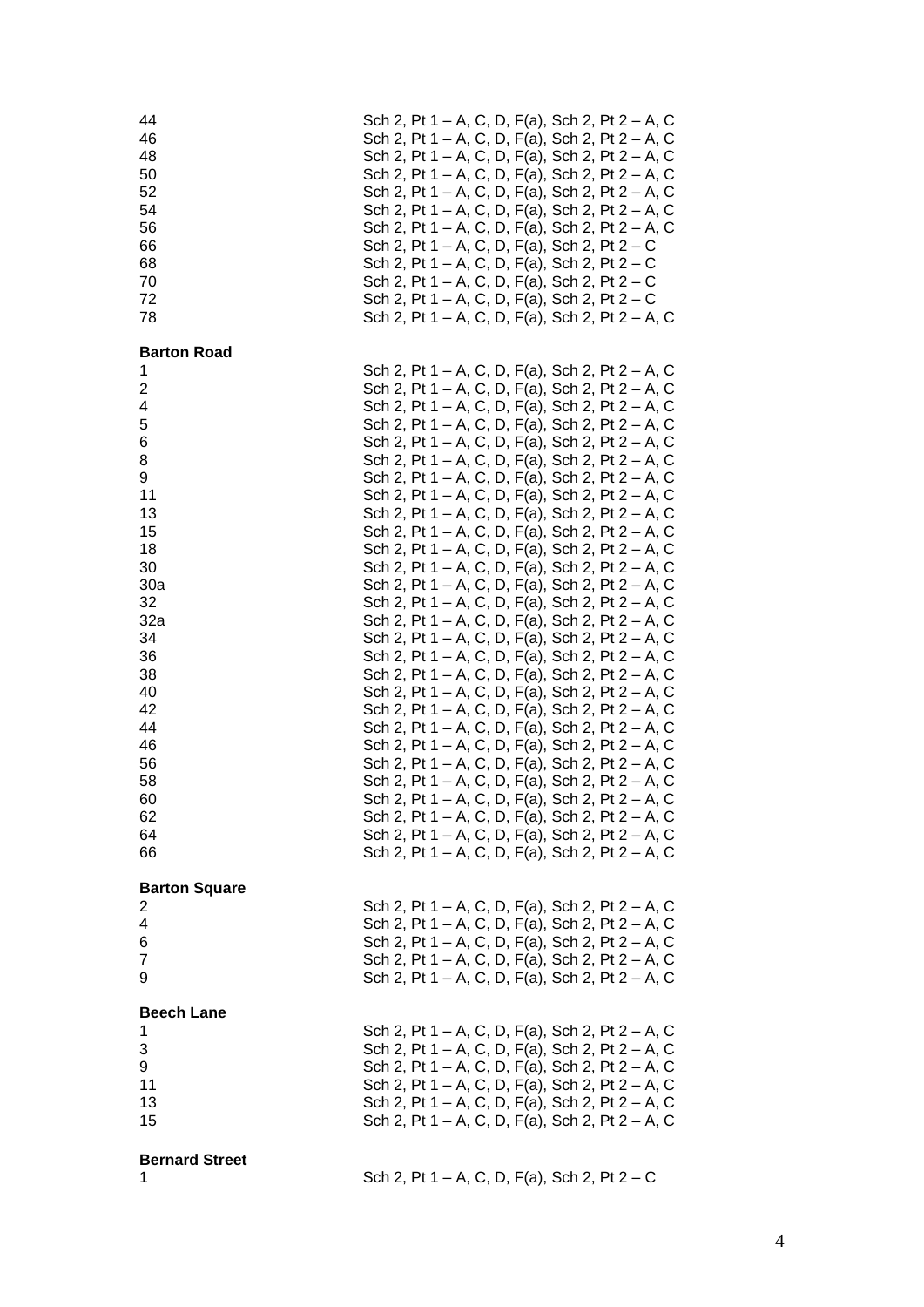| 2<br>3<br>4<br>5<br>6<br>$\overline{7}$<br>8<br>9<br>10<br>11<br>12<br>13<br>14<br>15<br>16<br>18<br>20 | Sch 2, Pt 1 – A, C, D, F(a), Sch 2, Pt 2 – C<br>Sch 2, Pt 1 – A, C, D, F(a), Sch 2, Pt 2 – C<br>Sch 2, Pt 1 – A, C, D, F(a), Sch 2, Pt 2 – C<br>Sch 2, Pt 1 – A, C, D, F(a), Sch 2, Pt $2 - C$<br>Sch 2, Pt 1 – A, C, D, F(a), Sch 2, Pt 2 – C<br>Sch 2, Pt $1 - A$ , C, D, F(a), Sch 2, Pt $2 - C$<br>Sch 2, Pt $1 - A$ , C, D, F(a), Sch 2, Pt $2 - C$<br>Sch 2, Pt 1 – A, C, D, F(a), Sch 2, Pt $2 - C$<br>Sch 2, Pt 1 – A, C, D, F(a), Sch 2, Pt $2 - C$<br>Sch 2, Pt 1 – A, C, D, F(a), Sch 2, Pt $2 - C$<br>Sch 2, Pt 1 – A, C, D, F(a), Sch 2, Pt 2 – C<br>Sch 2, Pt 1 – A, C, D, F(a), Sch 2, Pt 2 – C<br>Sch 2, Pt 1 – A, C, D, F(a), Sch 2, Pt 2 – C<br>Sch 2, Pt 1 – A, C, D, F(a), Sch 2, Pt $2 - C$<br>Sch 2, Pt 1 – A, C, D, F(a), Sch 2, Pt $2 - C$<br>Sch 2, Pt 1 – A, C, D, F(a), Sch 2, Pt $2 - C$<br>Sch 2, Pt 1 – A, C, D, F(a), Sch 2, Pt $2 - C$ |
|---------------------------------------------------------------------------------------------------------|------------------------------------------------------------------------------------------------------------------------------------------------------------------------------------------------------------------------------------------------------------------------------------------------------------------------------------------------------------------------------------------------------------------------------------------------------------------------------------------------------------------------------------------------------------------------------------------------------------------------------------------------------------------------------------------------------------------------------------------------------------------------------------------------------------------------------------------------------------------------|
| <b>Broad Street</b>                                                                                     |                                                                                                                                                                                                                                                                                                                                                                                                                                                                                                                                                                                                                                                                                                                                                                                                                                                                        |
| 10<br>19                                                                                                | Sch 2, Pt 1 – A, C, D, F(a), Sch 2, Pt 2 – A, C<br>Sch 2, Pt 1 – A, C, D, F(a), Sch 2, Pt 2 – A, C                                                                                                                                                                                                                                                                                                                                                                                                                                                                                                                                                                                                                                                                                                                                                                     |
| 20                                                                                                      | Sch 2, Pt $1 - A$ , C, D, F(a), Sch 2, Pt $2 - C$                                                                                                                                                                                                                                                                                                                                                                                                                                                                                                                                                                                                                                                                                                                                                                                                                      |
| 22<br>24                                                                                                | Sch 2, Pt 1 – A, C, D, F(a), Sch 2, Pt 2 – C<br>Sch 2, Pt 1 – A, C, D, F(a), Sch 2, Pt 2 – C                                                                                                                                                                                                                                                                                                                                                                                                                                                                                                                                                                                                                                                                                                                                                                           |
| 26                                                                                                      | Sch 2, Pt $1 - A$ , C, D, F(a), Sch 2, Pt $2 - C$                                                                                                                                                                                                                                                                                                                                                                                                                                                                                                                                                                                                                                                                                                                                                                                                                      |
| 28                                                                                                      | Sch 2, Pt 1 – A, C, D, F(a), Sch 2, Pt $2 - C$                                                                                                                                                                                                                                                                                                                                                                                                                                                                                                                                                                                                                                                                                                                                                                                                                         |
| 30                                                                                                      | Sch 2, Pt 1 – A, C, D, F(a), Sch 2, Pt 2 – C                                                                                                                                                                                                                                                                                                                                                                                                                                                                                                                                                                                                                                                                                                                                                                                                                           |
| 34<br>39                                                                                                | Sch 2, Pt 1 – A, C, D, F(a), Sch 2, Pt 2 – C<br>Sch 2, Pt 1 – A, C, D, F(a), Sch 2, Pt 2 – A, C                                                                                                                                                                                                                                                                                                                                                                                                                                                                                                                                                                                                                                                                                                                                                                        |
| 40                                                                                                      | Sch 2, Pt 1 – A, C, D, F(a), Sch 2, Pt 2 – C                                                                                                                                                                                                                                                                                                                                                                                                                                                                                                                                                                                                                                                                                                                                                                                                                           |
| 42                                                                                                      | Sch 2, Pt 1 – A, C, D, F(a), Sch 2, Pt 2 – C                                                                                                                                                                                                                                                                                                                                                                                                                                                                                                                                                                                                                                                                                                                                                                                                                           |
| 44<br>46                                                                                                | Sch 2, Pt $1 - A$ , C, D, F(a), Sch 2, Pt $2 - C$<br>Sch 2, Pt 1 – A, C, D, F(a), Sch 2, Pt $2 - C$                                                                                                                                                                                                                                                                                                                                                                                                                                                                                                                                                                                                                                                                                                                                                                    |
| 48                                                                                                      | Sch 2, Pt 1 – A, C, D, F(a), Sch 2, Pt 2 – C                                                                                                                                                                                                                                                                                                                                                                                                                                                                                                                                                                                                                                                                                                                                                                                                                           |
| 50                                                                                                      | Sch 2, Pt $1 - A$ , C, D, F(a), Sch 2, Pt $2 - C$                                                                                                                                                                                                                                                                                                                                                                                                                                                                                                                                                                                                                                                                                                                                                                                                                      |
| 51<br>53                                                                                                | Sch 2, Pt 1 – A, C, D, F(a), Sch 2, Pt 2 – A, C<br>Sch 2, Pt 1 – A, C, D, F(a), Sch 2, Pt 2 – A, C                                                                                                                                                                                                                                                                                                                                                                                                                                                                                                                                                                                                                                                                                                                                                                     |
| 56                                                                                                      | Sch 2, Pt 1 – A, C, D, F(a), Sch 2, Pt 2 – C                                                                                                                                                                                                                                                                                                                                                                                                                                                                                                                                                                                                                                                                                                                                                                                                                           |
| 58                                                                                                      | Sch 2, Pt 1 – A, C, D, F(a), Sch 2, Pt 2 – C                                                                                                                                                                                                                                                                                                                                                                                                                                                                                                                                                                                                                                                                                                                                                                                                                           |
| 59<br>60                                                                                                | Sch 2, Pt 1 – A, C, D, F(a), Sch 2, Pt 2 – A, C<br>Sch 2, Pt 1 – A, C, D, F(a), Sch 2, Pt 2 – A, C                                                                                                                                                                                                                                                                                                                                                                                                                                                                                                                                                                                                                                                                                                                                                                     |
| 61                                                                                                      | Sch 2, Pt 1 – A, C, D, F(a), Sch 2, Pt 2 – A, C                                                                                                                                                                                                                                                                                                                                                                                                                                                                                                                                                                                                                                                                                                                                                                                                                        |
| 62                                                                                                      | Sch 2, Pt $1 - A$ , C, D, F(a), Sch 2, Pt $2 - C$                                                                                                                                                                                                                                                                                                                                                                                                                                                                                                                                                                                                                                                                                                                                                                                                                      |
| 63<br>64                                                                                                | Sch 2, Pt 1 – A, C, D, F(a), Sch 2, Pt 2 – A, C<br>Sch 2, Pt 1 – A, C, D, F(a), Sch 2, Pt $2 - C$                                                                                                                                                                                                                                                                                                                                                                                                                                                                                                                                                                                                                                                                                                                                                                      |
| 70                                                                                                      | Sch 2, Pt 1 – A, C, D, F(a), Sch 2, Pt $2 - C$                                                                                                                                                                                                                                                                                                                                                                                                                                                                                                                                                                                                                                                                                                                                                                                                                         |
| 72-74                                                                                                   | Sch 2, Pt 1 – A, C, D, F(a), Sch 2, Pt 2 – A, C                                                                                                                                                                                                                                                                                                                                                                                                                                                                                                                                                                                                                                                                                                                                                                                                                        |
| 82<br>84                                                                                                | Sch 2, Pt 1 – A, C, D, F(a), Sch 2, Pt 2 – C<br>Sch 2, Pt $1 - A$ , C, D, F(a), Sch 2, Pt $2 - C$                                                                                                                                                                                                                                                                                                                                                                                                                                                                                                                                                                                                                                                                                                                                                                      |
| 86                                                                                                      | Sch 2, Pt 1 – A, C, D, F(a), Sch 2, Pt $2 - C$                                                                                                                                                                                                                                                                                                                                                                                                                                                                                                                                                                                                                                                                                                                                                                                                                         |
| 88                                                                                                      | Sch 2, Pt 1 – A, C, D, F(a), Sch 2, Pt $2 - C$                                                                                                                                                                                                                                                                                                                                                                                                                                                                                                                                                                                                                                                                                                                                                                                                                         |
| 104                                                                                                     | Sch 2, Pt 1 – A, C, D, F(a), Sch 2, Pt $2 - C$                                                                                                                                                                                                                                                                                                                                                                                                                                                                                                                                                                                                                                                                                                                                                                                                                         |
| 106<br>108                                                                                              | Sch 2, Pt 1 – A, C, D, F(a), Sch 2, Pt $2 - C$<br>Sch 2, Pt 1 – A, C, D, F(a), Sch 2, Pt $2 - C$                                                                                                                                                                                                                                                                                                                                                                                                                                                                                                                                                                                                                                                                                                                                                                       |
| 110                                                                                                     | Sch 2, Pt 1 – A, C, D, F(a), Sch 2, Pt $2 - C$                                                                                                                                                                                                                                                                                                                                                                                                                                                                                                                                                                                                                                                                                                                                                                                                                         |
| 112                                                                                                     | Sch 2, Pt 1 – A, C, D, F(a), Sch 2, Pt 2 – C                                                                                                                                                                                                                                                                                                                                                                                                                                                                                                                                                                                                                                                                                                                                                                                                                           |
| 114<br>116                                                                                              | Sch 2, Pt $1 - A$ , C, D, F(a), Sch 2, Pt $2 - C$<br>Sch 2, Pt 1 – A, C, D, F(a), Sch 2, Pt 2 – C                                                                                                                                                                                                                                                                                                                                                                                                                                                                                                                                                                                                                                                                                                                                                                      |
| 118                                                                                                     | Sch 2, Pt $1 - A$ , C, D, F(a), Sch 2, Pt $2 - C$                                                                                                                                                                                                                                                                                                                                                                                                                                                                                                                                                                                                                                                                                                                                                                                                                      |
| 122                                                                                                     | Sch 2, Pt 1 – A, C, D, F(a), Sch 2, Pt 2 – A, C                                                                                                                                                                                                                                                                                                                                                                                                                                                                                                                                                                                                                                                                                                                                                                                                                        |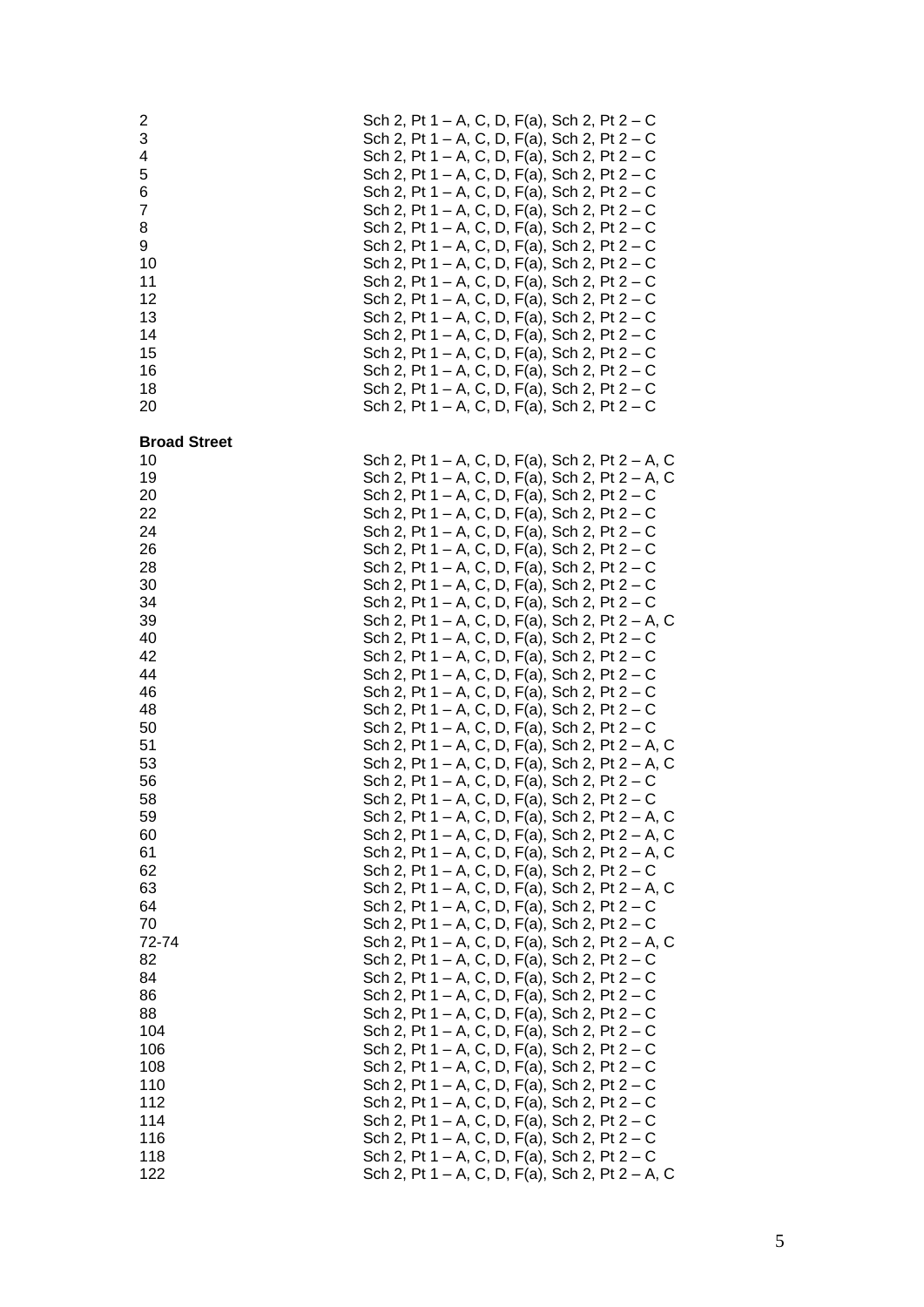| 126<br>128<br>130<br>132<br>134                                                                                             |  | Sch 2, Pt 1 – A, C, D, F(a), Sch 2, Pt 2 – C<br>Sch 2, Pt 1 – A, C, D, F(a), Sch 2, Pt 2 – C<br>Sch 2, Pt 1 – A, C, D, F(a), Sch 2, Pt 2 – A, C<br>Sch 2, Pt 1 – A, C, D, F(a), Sch 2, Pt 2 – A, C<br>Sch 2, Pt 1 – A, C, D, F(a), Sch 2, Pt 2 – A, C                                                                                                                                                                                                                                                                                                                                                                                                                                                                                                                                                                                                                                                                                                                                                                                                                                                       |
|-----------------------------------------------------------------------------------------------------------------------------|--|-------------------------------------------------------------------------------------------------------------------------------------------------------------------------------------------------------------------------------------------------------------------------------------------------------------------------------------------------------------------------------------------------------------------------------------------------------------------------------------------------------------------------------------------------------------------------------------------------------------------------------------------------------------------------------------------------------------------------------------------------------------------------------------------------------------------------------------------------------------------------------------------------------------------------------------------------------------------------------------------------------------------------------------------------------------------------------------------------------------|
| <b>Cambridge Road</b><br>1<br>7<br>9<br>13<br>15<br>15a<br>17<br>19<br>21<br>23<br>25<br>27<br>32<br>33<br>34<br>35<br>36   |  | Sch 2, Pt 1 – A, C, D, F(a), Sch 2, Pt 2 – A, C<br>Sch 2, Pt 1 – A, C, D, F(a), Sch 2, Pt 2 – A, C<br>Sch 2, Pt 1 – A, C, D, F(a), Sch 2, Pt 2 – A, C<br>Sch 2, Pt 1 – A, C, D, F(a), Sch 2, Pt 2 – C<br>Sch 2, Pt 1 – A, C, D, F(a), Sch 2, Pt 2 – C<br>Sch 2, Pt 1 – A, C, D, F(a), Sch 2, Pt $2 - C$<br>Sch 2, Pt 1 – A, C, D, F(a), Sch 2, Pt 2 – C<br>Sch 2, Pt 1 – A, C, D, F(a), Sch 2, Pt 2 – C<br>Sch 2, Pt 1 – A, C, D, F(a), Sch 2, Pt 2 – C<br>Sch 2, Pt 1 – A, C, D, F(a), Sch 2, Pt 2 – C<br>Sch 2, Pt 1 – A, C, D, F(a), Sch 2, Pt 2 – C<br>Sch 2, Pt 1 – A, C, D, F(a), Sch 2, Pt 2 – A, C<br>Sch 2, Pt 1 – A, C, D, F(a), Sch 2, Pt 2 – A, C<br>Sch 2, Pt 1 – A, C, D, F(a), Sch 2, Pt 2 – A, C<br>Sch 2, Pt 1 – A, C, D, F(a), Sch 2, Pt 2 – A, C<br>Sch 2, Pt 1 – A, C, D, F(a), Sch 2, Pt 2 – A, C<br>Sch 2, Pt 1 – A, C, D, F(a), Sch 2, Pt 2 – A, C                                                                                                                                                                                                                                   |
| 37<br>38<br>39<br>40<br>41<br>42<br>43<br>45<br>45a<br>47<br>49<br>51<br>53<br>55<br>57<br>59<br>61<br>63<br>65<br>67<br>69 |  | Sch 2, Pt 1 – A, C, D, F(a), Sch 2, Pt 2 – A, C<br>Sch 2, Pt 1 – A, C, D, F(a), Sch 2, Pt 2 – A, C<br>Sch 2, Pt 1 – A, C, D, F(a), Sch 2, Pt 2 – A, C<br>Sch 2, Pt 1 – A, C, D, F(a), Sch 2, Pt 2 – A, C<br>Sch 2, Pt 1 – A, C, D, F(a), Sch 2, Pt 2 – A, C<br>Sch 2, Pt 1 – A, C, D, F(a), Sch 2, Pt 2 – A, C<br>Sch 2, Pt 1 – A, C, D, F(a), Sch 2, Pt 2 – A, C<br>Sch 2, Pt 1 – A, C, D, F(a), Sch 2, Pt 2 – A, C<br>Sch 2, Pt 1 – A, C, D, F(a), Sch 2, Pt 2 – A, C<br>Sch 2, Pt 1 – A, C, D, F(a), Sch 2, Pt 2 – A, C<br>Sch 2, Pt 1 – A, C, D, F(a), Sch 2, Pt 2 – A, C<br>Sch 2, Pt 1 – A, C, D, F(a), Sch 2, Pt 2 – A, C<br>Sch 2, Pt 1 – A, C, D, F(a), Sch 2, Pt 2 – A, C<br>Sch 2, Pt 1 – A, C, D, F(a), Sch 2, Pt 2 – A, C<br>Sch 2, Pt 1 – A, C, D, F(a), Sch 2, Pt 2 – A, C<br>Sch 2, Pt 1 – A, C, D, F(a), Sch 2, Pt 2 – A, C<br>Sch 2, Pt 1 – A, C, D, F(a), Sch 2, Pt 2 – A, C<br>Sch 2, Pt 1 – A, C, D, F(a), Sch 2, Pt 2 – A, C<br>Sch 2, Pt 1 – A, C, D, F(a), Sch 2, Pt 2 – A, C<br>Sch 2, Pt 1 – A, C, D, F(a), Sch 2, Pt 2 – A, C<br>Sch 2, Pt 1 – A, C, D, F(a), Sch 2, Pt 2 – A, C |
| <b>Castlehythe</b><br>1<br>19                                                                                               |  | Sch 2, Pt 1 – A, C, D, F(a), Sch 2, Pt 2 – A, C<br>Sch 2, Pt 1 – A, C, D, F(a), Sch 2, Pt 2 – A, C                                                                                                                                                                                                                                                                                                                                                                                                                                                                                                                                                                                                                                                                                                                                                                                                                                                                                                                                                                                                          |
| <b>Chapel Street</b><br>5<br>$\overline{7}$<br>20<br>22<br>24<br>26<br>30<br>32<br>34                                       |  | Sch 2, Pt 1 – A, C, D, F(a), Sch 2, Pt 2 – A, C<br>Sch 2, Pt 1 – A, C, D, F(a), Sch 2, Pt 2 – A, C<br>Sch 2, Pt 1 – A, C, D, F(a), Sch 2, Pt 2 – A, C<br>Sch 2, Pt 1 – A, C, D, F(a), Sch 2, Pt 2 – A, C<br>Sch 2, Pt 1 – A, C, D, F(a), Sch 2, Pt 2 – A, C<br>Sch 2, Pt 1 – A, C, D, F(a), Sch 2, Pt 2 – A, C<br>Sch 2, Pt 1 – A, C, D, F(a), Sch 2, Pt 2 – A, C<br>Sch 2, Pt 1 – A, C, D, F(a), Sch 2, Pt 2 – A, C<br>Sch 2, Pt 1 – A, C, D, F(a), Sch 2, Pt 2 – A, C                                                                                                                                                                                                                                                                                                                                                                                                                                                                                                                                                                                                                                     |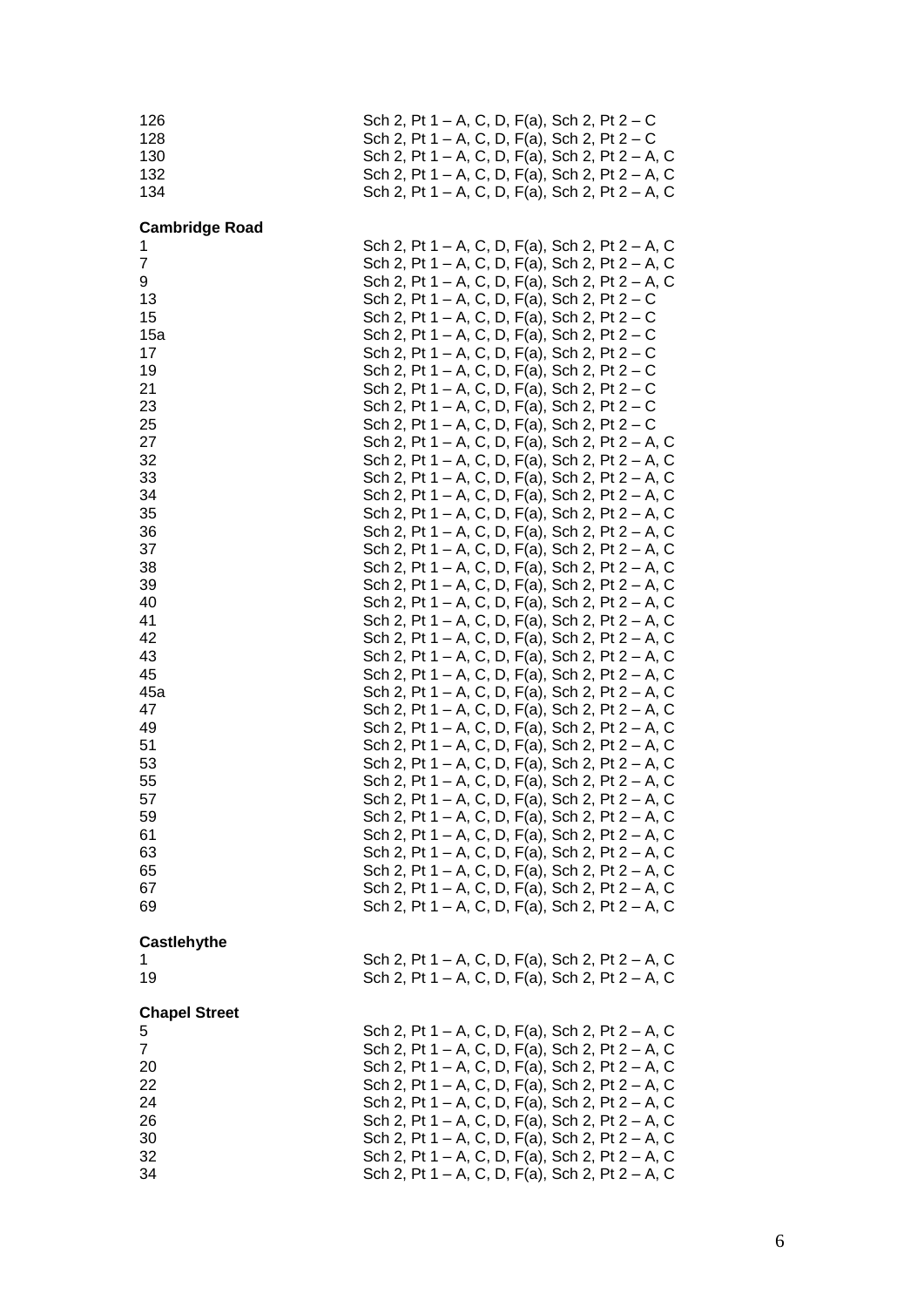| 35<br>36<br>38<br>40       | Sch 2, $Pt 2 - A$<br>Sch 2, $Pt 2 - A$ |  |  |  |  | Sch 2, Pt $1 - A$ , C, D, F(a), Sch 2, Pt $2 - C$<br>Sch 2, Pt 1 – A, C, D, F(a), Sch 2, Pt 2 – A, C                                                                                                                                                    |  |  |  |
|----------------------------|----------------------------------------|--|--|--|--|---------------------------------------------------------------------------------------------------------------------------------------------------------------------------------------------------------------------------------------------------------|--|--|--|
| 42<br>44<br>46<br>48<br>50 |                                        |  |  |  |  | Sch 2, Pt 1 – A, C, D, F(a), Sch 2, Pt 2 – A, C<br>Sch 2, Pt 1 – A, C, D, F(a), Sch 2, Pt 2 – A, C<br>Sch 2, Pt 1 – A, C, D, F(a), Sch 2, Pt 2 – A, C<br>Sch 2, Pt 1 – A, C, D, F(a), Sch 2, Pt 2 – C<br>Sch 2, Pt 1 – A, C, D, F(a), Sch 2, Pt $2 - C$ |  |  |  |
| <b>Chiefs Street</b>       |                                        |  |  |  |  |                                                                                                                                                                                                                                                         |  |  |  |
| 1<br>3                     |                                        |  |  |  |  | Sch 2, Pt 1 – A, C, D, F(a), Sch 2, Pt 2 – A, C<br>Sch 2, Pt 1 – A, C, D, F(a), Sch 2, Pt 2 – A, C                                                                                                                                                      |  |  |  |
| 5<br>7                     |                                        |  |  |  |  | Sch 2, Pt 1 – A, C, D, F(a), Sch 2, Pt 2 – A, C                                                                                                                                                                                                         |  |  |  |
| 9                          |                                        |  |  |  |  | Sch 2, Pt 1 – A, C, D, F(a), Sch 2, Pt 2 – A, C<br>Sch 2, Pt 1 – A, C, D, F(a), Sch 2, Pt 2 – A, C                                                                                                                                                      |  |  |  |
| 10<br>11                   |                                        |  |  |  |  | Sch 2, Pt 1 – A, C, D, F(a), Sch 2, Pt $2 - C$<br>Sch 2, Pt 1 – A, C, D, F(a), Sch 2, Pt 2 – A, C                                                                                                                                                       |  |  |  |
| 12                         |                                        |  |  |  |  | Sch 2, Pt $1 - A$ , C, D, F(a), Sch 2, Pt $2 - C$                                                                                                                                                                                                       |  |  |  |
| 13<br>14                   |                                        |  |  |  |  | Sch 2, Pt 1 – A, C, D, F(a), Sch 2, Pt 2 – A, C<br>Sch 2, Pt 1 – A, C, D, F(a), Sch 2, Pt 2 – C                                                                                                                                                         |  |  |  |
| 15                         |                                        |  |  |  |  | Sch 2, Pt 1 – A, C, D, F(a), Sch 2, Pt 2 – A, C                                                                                                                                                                                                         |  |  |  |
| 16<br>18                   |                                        |  |  |  |  | Sch 2, Pt 1 – A, C, D, F(a), Sch 2, Pt $2 - C$<br>Sch 2, Pt $1 - A$ , C, D, F(a), Sch 2, Pt $2 - C$                                                                                                                                                     |  |  |  |
| 20                         |                                        |  |  |  |  | Sch 2, Pt 1 – A, C, D, F(a), Sch 2, Pt 2 – C                                                                                                                                                                                                            |  |  |  |
| 28<br>32                   |                                        |  |  |  |  | Sch 2, Pt 1 – A, C, D, F(a), Sch 2, Pt 2 – A, C<br>Sch 2, Pt 1 – A, C, D, F(a), Sch 2, Pt 2 – A, C                                                                                                                                                      |  |  |  |
| 34                         |                                        |  |  |  |  | Sch 2, Pt 1 – A, C, D, F(a), Sch 2, Pt 2 – A, C                                                                                                                                                                                                         |  |  |  |
| <b>Church Lane</b>         |                                        |  |  |  |  |                                                                                                                                                                                                                                                         |  |  |  |
| $\overline{2}$<br>16       |                                        |  |  |  |  | Sch 2, Pt 1 – A, C, D, F(a), Sch 2, Pt 2 – C<br>Sch 2, Pt $1 - A$ , C, D, F(a), Sch 2, Pt $2 - C$                                                                                                                                                       |  |  |  |
| 16a<br>18                  |                                        |  |  |  |  | Sch 2, Pt 1 – A, C, D, F(a), Sch 2, Pt $2 - C$<br>Sch 2, Pt $1 - A$ , C, D, F(a), Sch 2, Pt $2 - C$                                                                                                                                                     |  |  |  |
|                            |                                        |  |  |  |  |                                                                                                                                                                                                                                                         |  |  |  |
| <b>Cromwell Road</b><br>1  |                                        |  |  |  |  | Sch 2, Pt 1 – A, C, D, F(a), Sch 2, Pt 2 – A, C                                                                                                                                                                                                         |  |  |  |
| 2                          |                                        |  |  |  |  | Sch 2, Pt 1 – A, C, D, F(a), Sch 2, Pt 2 – A, C                                                                                                                                                                                                         |  |  |  |
| 3<br>4                     |                                        |  |  |  |  | Sch 2, Pt 1 – A, C, D, F(a), Sch 2, Pt 2 – A, C<br>Sch 2, Pt 1 – A, C, D, F(a), Sch 2, Pt 2 – A, C                                                                                                                                                      |  |  |  |
| 5                          |                                        |  |  |  |  | Sch 2, Pt 1 – A, C, D, F(a), Sch 2, Pt 2 – A, C                                                                                                                                                                                                         |  |  |  |
| 6<br>7                     |                                        |  |  |  |  | Sch 2, Pt 1 – A, C, D, F(a), Sch 2, Pt 2 – A, C<br>Sch 2, Pt 1 – A, C, D, F(a), Sch 2, Pt 2 – A, C                                                                                                                                                      |  |  |  |
| 8<br>9                     |                                        |  |  |  |  | Sch 2, Pt 1 – A, C, D, F(a), Sch 2, Pt 2 – A, C<br>Sch 2, Pt 1 – A, C, D, F(a), Sch 2, Pt 2 – A, C                                                                                                                                                      |  |  |  |
| 10                         |                                        |  |  |  |  | Sch 2, Pt 1 – A, C, D, F(a), Sch 2, Pt 2 – A, C                                                                                                                                                                                                         |  |  |  |
| 11<br>12                   |                                        |  |  |  |  | Sch 2, Pt 1 – A, C, D, F(a), Sch 2, Pt 2 – A, C<br>Sch 2, Pt 1 – A, C, D, F(a), Sch 2, Pt 2 – A, C                                                                                                                                                      |  |  |  |
| 13                         |                                        |  |  |  |  | Sch 2, Pt 1 – A, C, D, F(a), Sch 2, Pt 2 – A, C                                                                                                                                                                                                         |  |  |  |
| 14<br>15                   |                                        |  |  |  |  | Sch 2, Pt 1 – A, C, D, F(a), Sch 2, Pt 2 – A, C<br>Sch 2, Pt 1 – A, C, D, F(a), Sch 2, Pt 2 – A, C                                                                                                                                                      |  |  |  |
| 16                         |                                        |  |  |  |  | Sch 2, Pt 1 – A, C, D, F(a), Sch 2, Pt 2 – A, C                                                                                                                                                                                                         |  |  |  |
|                            |                                        |  |  |  |  |                                                                                                                                                                                                                                                         |  |  |  |
| <b>Deacons Lane</b><br>1   |                                        |  |  |  |  | Sch 2, Pt 1 – A, C, D, F(a), Sch 2, Pt 2 – A, C                                                                                                                                                                                                         |  |  |  |
| 3                          |                                        |  |  |  |  | Sch 2, Pt 1 – A, C, D, F(a), Sch 2, Pt 2 – A, C<br>Sch 2, Pt 1 – A, C, D, F(a), Sch 2, Pt 2 – A, C                                                                                                                                                      |  |  |  |
| 5<br>7                     |                                        |  |  |  |  | Sch 2, Pt 1 – A, C, D, F(a), Sch 2, Pt 2 – A, C                                                                                                                                                                                                         |  |  |  |
| 9                          |                                        |  |  |  |  | Sch 2, Pt 1 – A, C, D, F(a), Sch 2, Pt 2 – A, C                                                                                                                                                                                                         |  |  |  |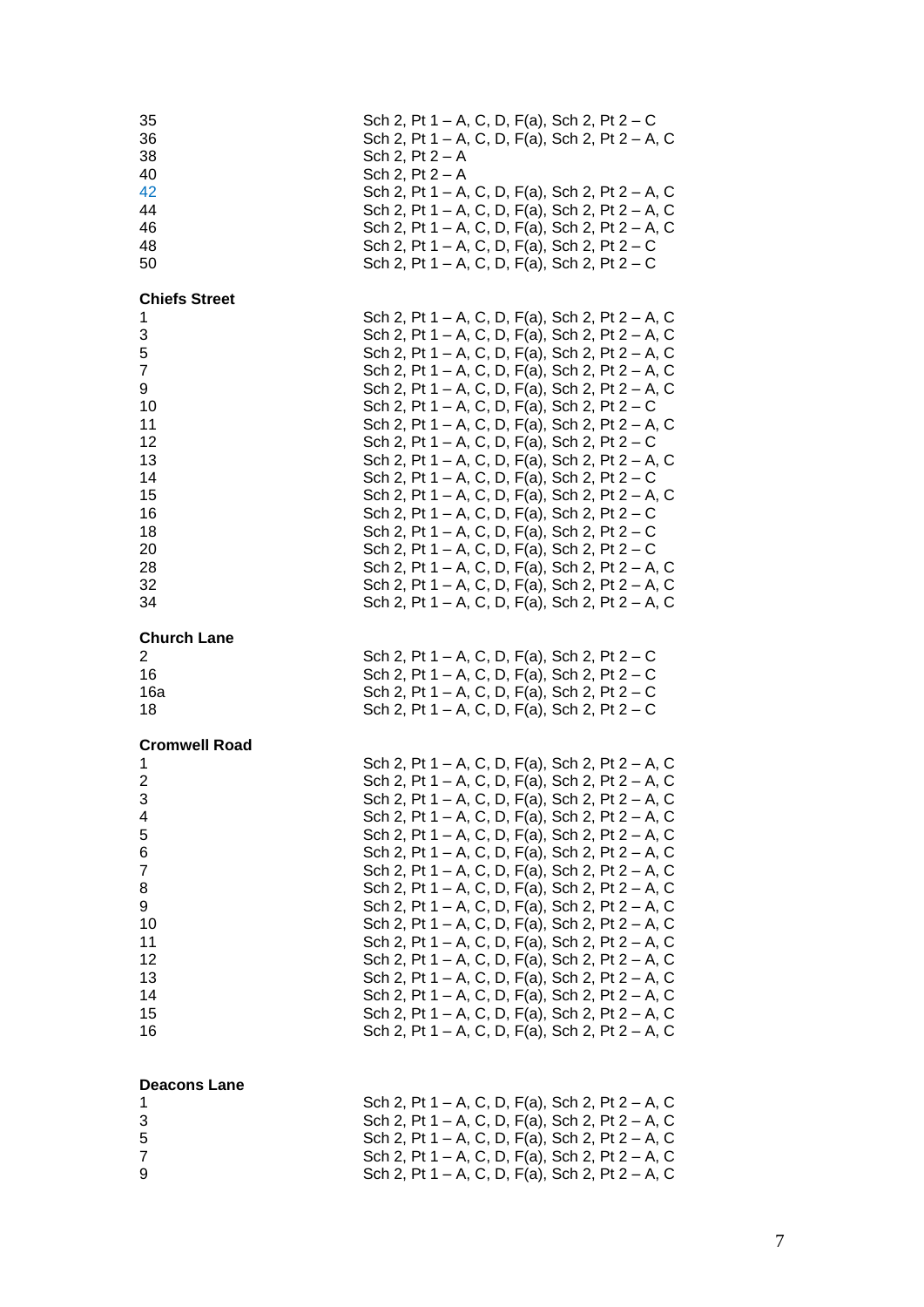| 11<br>13<br>15<br>17<br>19<br>21<br>23<br>25<br>27<br>29<br>31<br>33<br>35<br>37<br>39<br>41<br>43<br>45<br>47<br>49<br>51<br>53<br>55<br>61<br>75<br>77<br><b>Downham Road</b> | Sch 2, Pt 1 – A, C, D, F(a), Sch 2, Pt 2 – A, C<br>Sch 2, Pt 1 – A, C, D, F(a), Sch 2, Pt 2 – A, C<br>Sch 2, Pt 1 - A, C, D, F(a), Sch 2, Pt 2 - A, C<br>Sch 2, Pt 1 – A, C, D, F(a), Sch 2, Pt 2 – A, C<br>Sch 2, Pt 1 – A, C, D, F(a), Sch 2, Pt 2 – A, C<br>Sch 2, Pt 1 – A, C, D, F(a), Sch 2, Pt 2 – A, C<br>Sch 2, Pt 1 – A, C, D, F(a), Sch 2, Pt 2 – A, C<br>Sch 2, Pt 1 – A, C, D, F(a), Sch 2, Pt 2 – A, C<br>Sch 2, Pt 1 – A, C, D, F(a), Sch 2, Pt 2 – A, C<br>Sch 2, Pt 1 – A, C, D, F(a), Sch 2, Pt 2 – A, C<br>Sch 2, Pt 1 – A, C, D, F(a), Sch 2, Pt 2 – A, C<br>Sch 2, Pt 1 – A, C, D, F(a), Sch 2, Pt 2 – A, C<br>Sch 2, Pt 1 – A, C, D, F(a), Sch 2, Pt 2 – A, C<br>Sch 2, Pt 1 – A, C, D, F(a), Sch 2, Pt 2 – A, C<br>Sch 2, Pt 1 – A, C, D, F(a), Sch 2, Pt 2 – A, C<br>Sch 2, Pt 1 – A, C, D, F(a), Sch 2, Pt 2 – A, C<br>Sch 2, Pt 1 – A, C, D, F(a), Sch 2, Pt 2 – A, C<br>Sch 2, Pt 1 – A, C, D, F(a), Sch 2, Pt 2 – A, C<br>Sch 2, Pt 1 – A, C, D, F(a), Sch 2, Pt 2 – A, C<br>Sch 2, Pt 1 – A, C, D, F(a), Sch 2, Pt 2 – A, C<br>Sch 2, Pt 1 – A, C, D, F(a), Sch 2, Pt 2 – A, C<br>Sch 2, Pt 1 – A, C, D, F(a), Sch 2, Pt 2 – A, C<br>Sch 2, Pt 1 – A, C, D, F(a), Sch 2, Pt 2 – A, C<br>Sch 2, Pt 1 – A, C, D, F(a), Sch 2, Pt 2 – A, C<br>Sch 2, Pt 1 – A, C, D, F(a), Sch 2, Pt 2 – A, C<br>Sch 2, Pt 1 – A, C, D, F(a), Sch 2, Pt 2 – A, C |
|---------------------------------------------------------------------------------------------------------------------------------------------------------------------------------|----------------------------------------------------------------------------------------------------------------------------------------------------------------------------------------------------------------------------------------------------------------------------------------------------------------------------------------------------------------------------------------------------------------------------------------------------------------------------------------------------------------------------------------------------------------------------------------------------------------------------------------------------------------------------------------------------------------------------------------------------------------------------------------------------------------------------------------------------------------------------------------------------------------------------------------------------------------------------------------------------------------------------------------------------------------------------------------------------------------------------------------------------------------------------------------------------------------------------------------------------------------------------------------------------------------------------------------------------------------------------|
| 4<br>8a<br>10<br>12<br>14<br>18<br>21<br>22<br>23<br>24<br>25<br>26<br>27<br>28<br>29<br>30<br>31<br>32<br>33<br>33a<br>35<br>37<br>39<br>41<br>43<br>45                        | Sch 2, Pt 1 – A, C, D, F(a), Sch 2, Pt 2 – C<br>Sch 2, Pt 1 – A, C, D, F(a), Sch 2, Pt 2 – C<br>Sch 2, Pt 1 – A, C, D, F(a), Sch 2, Pt 2 – C<br>Sch 2, Pt 1 – A, C, D, F(a), Sch 2, Pt 2 – C<br>Sch 2, Pt 1 – A, C, D, F(a), Sch 2, Pt 2 – C<br>Sch 2, Pt 1 – A, C, D, F(a), Sch 2, Pt 2 – C<br>Sch 2, Pt 1 – A, C, D, F(a), Sch 2, Pt 2 – A, C<br>Sch 2, Pt 1 – A, C, D, F(a), Sch 2, Pt 2 – A, C<br>Sch 2, Pt 1 – A, C, D, F(a), Sch 2, Pt 2 – A, C<br>Sch 2, Pt 1 – A, C, D, F(a), Sch 2, Pt 2 – A, C<br>Sch 2, Pt 1 – A, C, D, F(a), Sch 2, Pt 2 – A, C<br>Sch 2, Pt 1 – A, C, D, F(a), Sch 2, Pt 2 – A, C<br>Sch 2, Pt 1 – A, C, D, F(a), Sch 2, Pt 2 – A, C<br>Sch 2, Pt 1 – A, C, D, F(a), Sch 2, Pt 2 – A, C<br>Sch 2, Pt 1 – A, C, D, F(a), Sch 2, Pt 2 – A, C<br>Sch 2, Pt 1 – A, C, D, F(a), Sch 2, Pt 2 – A, C<br>Sch 2, Pt 1 – A, C, D, F(a), Sch 2, Pt 2 – A, C<br>Sch 2, Pt 1 – A, C, D, F(a), Sch 2, Pt 2 – A, C<br>Sch 2, Pt 1 – A, C, D, F(a), Sch 2, Pt 2 – A, C<br>Sch 2, Pt 1 – A, C, D, F(a), Sch 2, Pt 2 – A, C<br>Sch 2, Pt 1 – A, C, D, F(a), Sch 2, Pt 2 – A, C<br>Sch 2, Pt 1 – A, C, D, F(a), Sch 2, Pt 2 – A, C<br>Sch 2, Pt 1 – A, C, D, F(a), Sch 2, Pt 2 – A, C<br>Sch 2, Pt 1 – A, C, D, F(a), Sch 2, Pt 2 – A, C<br>Sch 2, Pt 1 – A, C, D, F(a), Sch 2, Pt 2 – A, C<br>Sch 2, Pt 1 – A, C, D, F(a), Sch 2, Pt 2 – A, C                   |
| <b>Egremont Street</b><br>2<br>4<br>5                                                                                                                                           | Sch 2, Pt 1 – A, C, D, F(a), Sch 2, Pt 2 – C<br>Sch 2, Pt 1 – A, C, D, F(a), Sch 2, Pt 2 – C<br>Sch 2, Pt 1 – A, C, D, F(a), Sch 2, Pt 2 – A, C                                                                                                                                                                                                                                                                                                                                                                                                                                                                                                                                                                                                                                                                                                                                                                                                                                                                                                                                                                                                                                                                                                                                                                                                                            |
| 6                                                                                                                                                                               | Sch 2, Pt 1 – A, C, D, F(a), Sch 2, Pt 2 – C                                                                                                                                                                                                                                                                                                                                                                                                                                                                                                                                                                                                                                                                                                                                                                                                                                                                                                                                                                                                                                                                                                                                                                                                                                                                                                                               |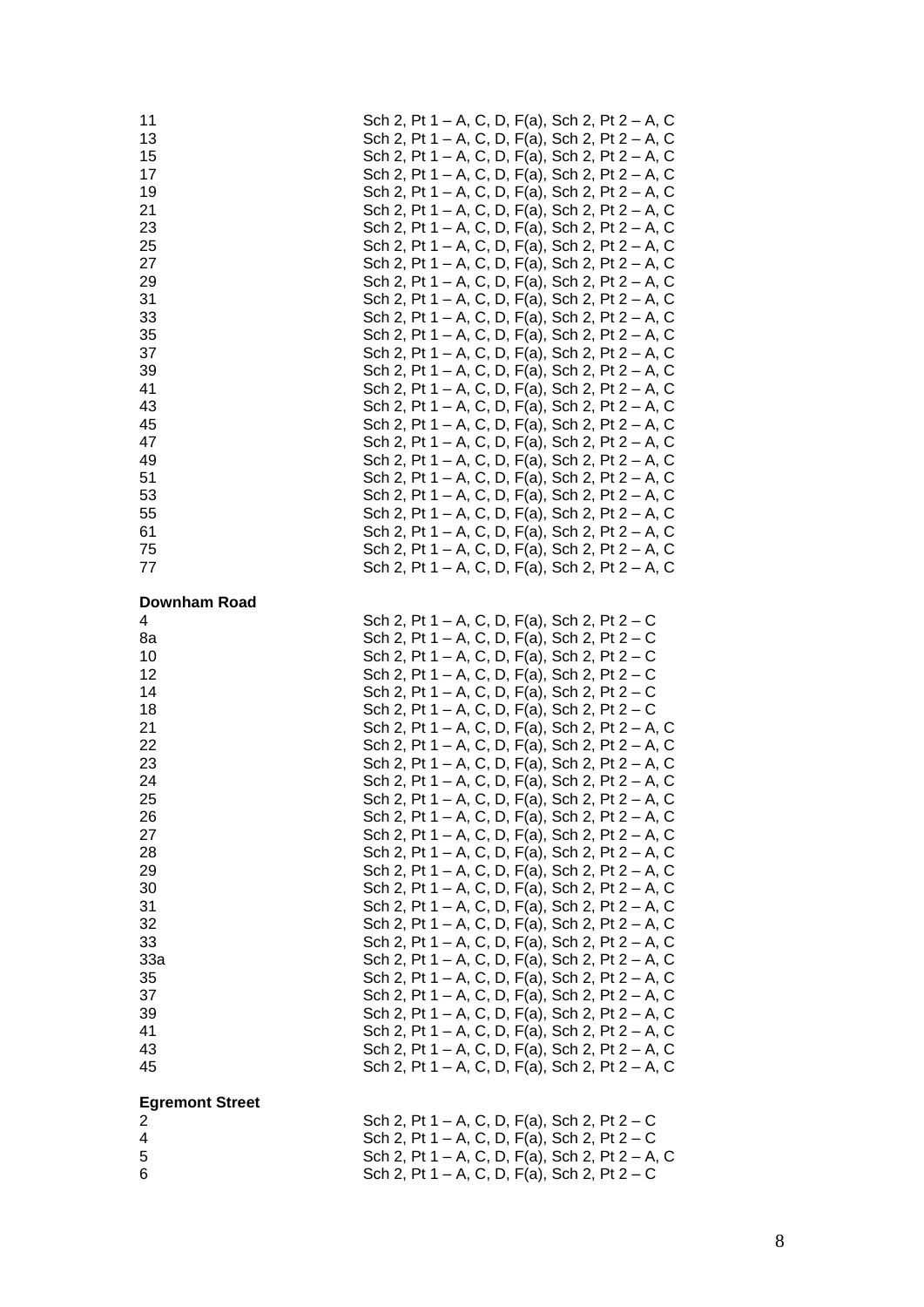| 7<br>9<br>11<br>11a<br>12a<br>14<br>15<br>16<br>17<br>18<br>19<br>20<br>21<br>22<br>23<br>24<br>25<br>27<br>29 | Sch 2, Pt 1 – A, C, D, F(a), Sch 2, Pt 2 – A, C<br>Sch 2, Pt 1 – A, C, D, F(a), Sch 2, Pt 2 – A, C<br>Sch 2, Pt 1 – A, C, D, F(a), Sch 2, Pt 2 – A, C<br>Sch 2, Pt 1 – A, C, D, F(a), Sch 2, Pt 2 – A, C<br>Sch 2, Pt 1 – A, C, D, F(a), Sch 2, Pt 2 – A, C<br>Sch 2, Pt 1 – A, C, D, F(a), Sch 2, Pt 2 – A, C<br>Sch 2, Pt 1 – A, C, D, F(a), Sch 2, Pt 2 – A, C<br>Sch 2, Pt 1 – A, C, D, F(a), Sch 2, Pt 2 – A, C<br>Sch 2, Pt 1 – A, C, D, F(a), Sch 2, Pt 2 – A, C<br>Sch 2, Pt 1 – A, C, D, F(a), Sch 2, Pt 2 – A, C<br>Sch 2, Pt 1 – A, C, D, F(a), Sch 2, Pt 2 – A, C<br>Sch 2, Pt 1 – A, C, D, F(a), Sch 2, Pt $2 - C$<br>Sch 2, Pt 1 – A, C, D, F(a), Sch 2, Pt 2 – A, C<br>Sch 2, Pt 1 – A, C, D, F(a), Sch 2, Pt 2 – C<br>Sch 2, Pt 1 – A, C, D, F(a), Sch 2, Pt 2 – A, C<br>Sch 2, Pt 1 – A, C, D, F(a), Sch 2, Pt 2 – A, C<br>Sch 2, Pt 1 – A, C, D, F(a), Sch 2, Pt 2 – A, C<br>Sch 2, Pt 1 – A, C, D, F(a), Sch 2, Pt 2 – A, C<br>Sch 2, Pt 1 – A, C, D, F(a), Sch 2, Pt 2 – A, C |
|----------------------------------------------------------------------------------------------------------------|---------------------------------------------------------------------------------------------------------------------------------------------------------------------------------------------------------------------------------------------------------------------------------------------------------------------------------------------------------------------------------------------------------------------------------------------------------------------------------------------------------------------------------------------------------------------------------------------------------------------------------------------------------------------------------------------------------------------------------------------------------------------------------------------------------------------------------------------------------------------------------------------------------------------------------------------------------------------------------------------------|
| <b>Forehill</b>                                                                                                |                                                                                                                                                                                                                                                                                                                                                                                                                                                                                                                                                                                                                                                                                                                                                                                                                                                                                                                                                                                                   |
| 44                                                                                                             | Sch 2, Pt 1 – A, C, D, F(a), Sch 2, Pt $2 - C$                                                                                                                                                                                                                                                                                                                                                                                                                                                                                                                                                                                                                                                                                                                                                                                                                                                                                                                                                    |
| 46<br>48                                                                                                       | Sch 2, Pt $1 - A$ , C, D, F(a), Sch 2, Pt $2 - C$<br>Sch 2, Pt 1 – A, C, D, F(a), Sch 2, Pt $2 - C$                                                                                                                                                                                                                                                                                                                                                                                                                                                                                                                                                                                                                                                                                                                                                                                                                                                                                               |
| 50                                                                                                             | Sch 2, Pt 1 – A, C, D, F(a), Sch 2, Pt $2 - C$                                                                                                                                                                                                                                                                                                                                                                                                                                                                                                                                                                                                                                                                                                                                                                                                                                                                                                                                                    |
| 52                                                                                                             | Sch 2, Pt 1 – A, C, D, F(a), Sch 2, Pt 2 – C                                                                                                                                                                                                                                                                                                                                                                                                                                                                                                                                                                                                                                                                                                                                                                                                                                                                                                                                                      |
| 54                                                                                                             | Sch 2, Pt $1 - A$ , C, D, F(a), Sch 2, Pt $2 - C$                                                                                                                                                                                                                                                                                                                                                                                                                                                                                                                                                                                                                                                                                                                                                                                                                                                                                                                                                 |
| 56                                                                                                             | Sch 2, Pt $1 - A$ , C, D, F(a), Sch 2, Pt $2 - C$                                                                                                                                                                                                                                                                                                                                                                                                                                                                                                                                                                                                                                                                                                                                                                                                                                                                                                                                                 |
| <b>Hills Lane</b>                                                                                              |                                                                                                                                                                                                                                                                                                                                                                                                                                                                                                                                                                                                                                                                                                                                                                                                                                                                                                                                                                                                   |
| 1                                                                                                              | Sch 2, Pt 1 – A, C, D, F(a), Sch 2, Pt 2 – A, C                                                                                                                                                                                                                                                                                                                                                                                                                                                                                                                                                                                                                                                                                                                                                                                                                                                                                                                                                   |
| 3<br>5                                                                                                         | Sch 2, Pt 1 – A, C, D, F(a), Sch 2, Pt 2 – A, C<br>Sch 2, Pt 1 – A, C, D, F(a), Sch 2, Pt 2 – A, C                                                                                                                                                                                                                                                                                                                                                                                                                                                                                                                                                                                                                                                                                                                                                                                                                                                                                                |
| $\overline{7}$                                                                                                 | Sch 2, Pt 1 – A, C, D, F(a), Sch 2, Pt 2 – A, C                                                                                                                                                                                                                                                                                                                                                                                                                                                                                                                                                                                                                                                                                                                                                                                                                                                                                                                                                   |
| 9                                                                                                              | Sch 2, Pt 1 – A, C, D, F(a), Sch 2, Pt 2 – A, C                                                                                                                                                                                                                                                                                                                                                                                                                                                                                                                                                                                                                                                                                                                                                                                                                                                                                                                                                   |
| 11                                                                                                             | Sch 2, Pt 1 – A, C, D, F(a), Sch 2, Pt 2 – A, C                                                                                                                                                                                                                                                                                                                                                                                                                                                                                                                                                                                                                                                                                                                                                                                                                                                                                                                                                   |
| 13<br>15                                                                                                       | Sch 2, Pt 1 – A, C, D, F(a), Sch 2, Pt 2 – A, C                                                                                                                                                                                                                                                                                                                                                                                                                                                                                                                                                                                                                                                                                                                                                                                                                                                                                                                                                   |
| 23                                                                                                             | Sch 2, Pt 1 – A, C, D, F(a), Sch 2, Pt 2 – A, C<br>Sch 2, Pt 1 – A, C, D, F(a), Sch 2, Pt 2 – C                                                                                                                                                                                                                                                                                                                                                                                                                                                                                                                                                                                                                                                                                                                                                                                                                                                                                                   |
| 25                                                                                                             | Sch 2, Pt 1 – A, C, D, F(a), Sch 2, Pt 2 – C                                                                                                                                                                                                                                                                                                                                                                                                                                                                                                                                                                                                                                                                                                                                                                                                                                                                                                                                                      |
| 27                                                                                                             | Sch 2, Pt $1 - A$ , C, D, F(a), Sch 2, Pt $2 - C$                                                                                                                                                                                                                                                                                                                                                                                                                                                                                                                                                                                                                                                                                                                                                                                                                                                                                                                                                 |
| 29                                                                                                             | Sch 2, Pt 1 – A, C, D, F(a), Sch 2, Pt $2 - C$                                                                                                                                                                                                                                                                                                                                                                                                                                                                                                                                                                                                                                                                                                                                                                                                                                                                                                                                                    |
| 35<br>37                                                                                                       | Sch 2, Pt 1 – A, C, D, F(a), Sch 2, Pt 2 – A, C<br>Sch 2, Pt 1 – A, C, D, F(a), Sch 2, Pt 2 – A, C                                                                                                                                                                                                                                                                                                                                                                                                                                                                                                                                                                                                                                                                                                                                                                                                                                                                                                |
| 39                                                                                                             | Sch 2, Pt 1 – A, C, D, F(a), Sch 2, Pt 2 – A, C                                                                                                                                                                                                                                                                                                                                                                                                                                                                                                                                                                                                                                                                                                                                                                                                                                                                                                                                                   |
| 41                                                                                                             | Sch 2, Pt 1 – A, C, D, F(a), Sch 2, Pt 2 – A, C                                                                                                                                                                                                                                                                                                                                                                                                                                                                                                                                                                                                                                                                                                                                                                                                                                                                                                                                                   |
| 43                                                                                                             | Sch 2, Pt 1 – A, C, D, F(a), Sch 2, Pt 2 – A, C                                                                                                                                                                                                                                                                                                                                                                                                                                                                                                                                                                                                                                                                                                                                                                                                                                                                                                                                                   |
| <b>Little Lane</b>                                                                                             |                                                                                                                                                                                                                                                                                                                                                                                                                                                                                                                                                                                                                                                                                                                                                                                                                                                                                                                                                                                                   |
| 5a                                                                                                             | Sch2, Pt 2 - A                                                                                                                                                                                                                                                                                                                                                                                                                                                                                                                                                                                                                                                                                                                                                                                                                                                                                                                                                                                    |
| <b>Lynn Road</b>                                                                                               |                                                                                                                                                                                                                                                                                                                                                                                                                                                                                                                                                                                                                                                                                                                                                                                                                                                                                                                                                                                                   |
| 18                                                                                                             | Sch 2, Pt 1 - A, C, D, F(a), Sch 2, Pt 2 - A, C                                                                                                                                                                                                                                                                                                                                                                                                                                                                                                                                                                                                                                                                                                                                                                                                                                                                                                                                                   |
| 20<br>22                                                                                                       | Sch 2, Pt 1 - A, C, D, F(a), Sch 2, Pt 2 - A, C<br>Sch 2, Pt 1 - A, C, D, F(a), Sch 2, Pt 2 - A, C                                                                                                                                                                                                                                                                                                                                                                                                                                                                                                                                                                                                                                                                                                                                                                                                                                                                                                |
| 25                                                                                                             | Sch 2, Pt 1 - A, C, D, F(a), Sch 2, Pt 2 - A, C                                                                                                                                                                                                                                                                                                                                                                                                                                                                                                                                                                                                                                                                                                                                                                                                                                                                                                                                                   |
| 30                                                                                                             | Sch 2, Pt 1 - A, C, D, F(a), Sch 2, Pt 2 - A, C                                                                                                                                                                                                                                                                                                                                                                                                                                                                                                                                                                                                                                                                                                                                                                                                                                                                                                                                                   |
| 36a                                                                                                            | Sch 2, Pt 1 - A, C, D, F(a), Sch 2, Pt 2 - A, C                                                                                                                                                                                                                                                                                                                                                                                                                                                                                                                                                                                                                                                                                                                                                                                                                                                                                                                                                   |
| 38<br>40                                                                                                       | Sch 2, Pt 1 - A, C, D, F(a), Sch 2, Pt 2 - A, C<br>Sch 2, Pt 1 - A, C, D, F(a), Sch 2, Pt 2 - A, C                                                                                                                                                                                                                                                                                                                                                                                                                                                                                                                                                                                                                                                                                                                                                                                                                                                                                                |
|                                                                                                                |                                                                                                                                                                                                                                                                                                                                                                                                                                                                                                                                                                                                                                                                                                                                                                                                                                                                                                                                                                                                   |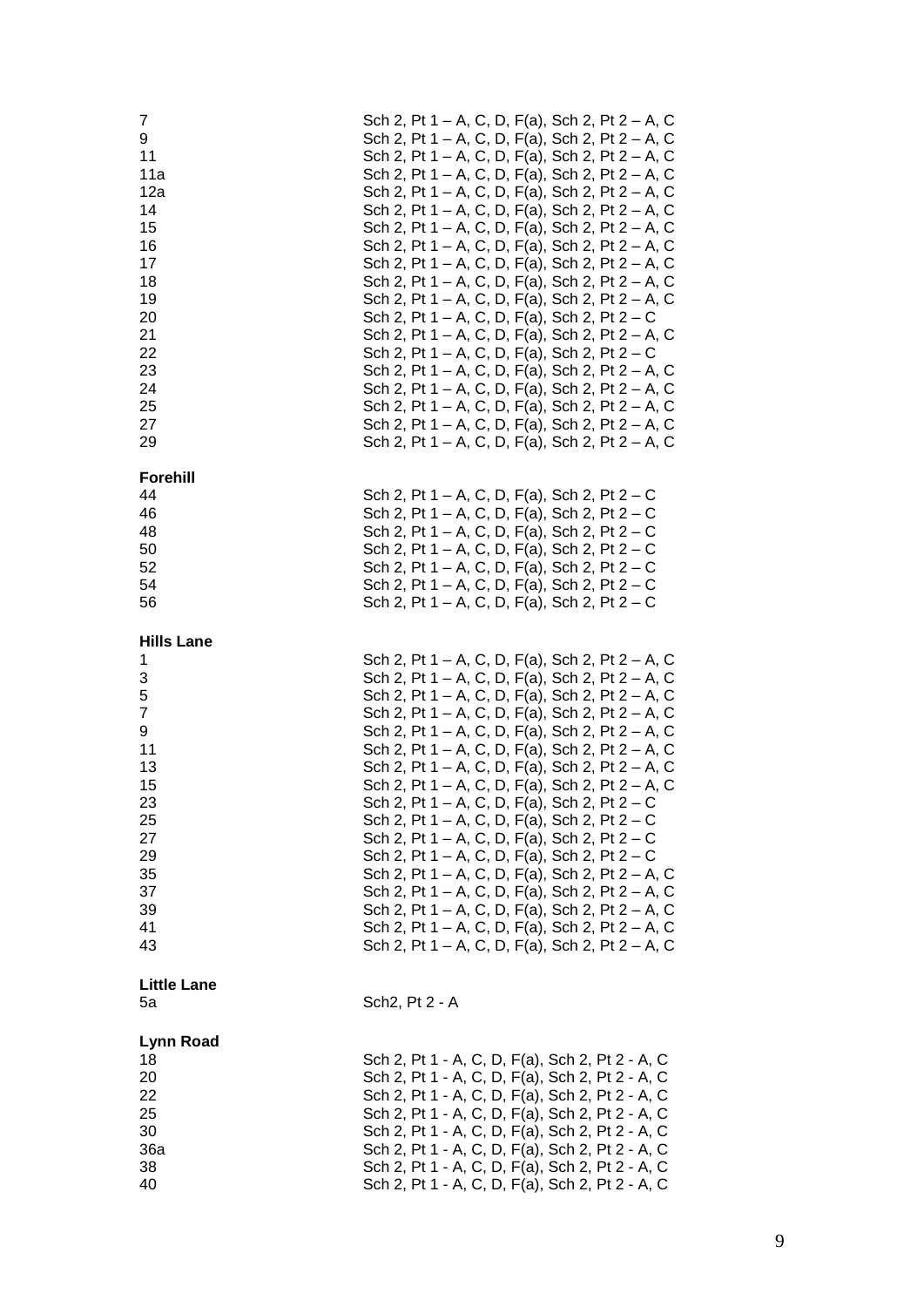| 42                                                                                      | Sch 2, Pt 1 - A, C, D, F(a), Sch 2, Pt 2 - A, C                                                                                                                                                                                                                                                                                                                                                                                                                                                                                                                       |
|-----------------------------------------------------------------------------------------|-----------------------------------------------------------------------------------------------------------------------------------------------------------------------------------------------------------------------------------------------------------------------------------------------------------------------------------------------------------------------------------------------------------------------------------------------------------------------------------------------------------------------------------------------------------------------|
| 43                                                                                      | Sch 2, Pt 1 – A, C, D, F(a), Sch 2, Pt 2 - C                                                                                                                                                                                                                                                                                                                                                                                                                                                                                                                          |
| 44                                                                                      | Sch 2, Pt 1 - A, C, D, F(a), Sch 2, Pt 2 - A, C                                                                                                                                                                                                                                                                                                                                                                                                                                                                                                                       |
| 45                                                                                      | Sch 2, Pt 1 – A, C, D, F(a), Sch 2, Pt 2 - C                                                                                                                                                                                                                                                                                                                                                                                                                                                                                                                          |
| 46                                                                                      | Sch 2, Pt 1 - A, C, D, F(a), Sch 2, Pt 2 - A, C                                                                                                                                                                                                                                                                                                                                                                                                                                                                                                                       |
| 48                                                                                      | Sch 2, Pt 1 - A, C, D, F(a), Sch 2, Pt 2 - A, C                                                                                                                                                                                                                                                                                                                                                                                                                                                                                                                       |
| 50                                                                                      | Sch 2, Pt 1 - A, C, D, F(a), Sch 2, Pt 2 - A, C                                                                                                                                                                                                                                                                                                                                                                                                                                                                                                                       |
| 52                                                                                      | Sch 2, Pt 1 - A, C, D, F(a), Sch 2, Pt 2 - A, C                                                                                                                                                                                                                                                                                                                                                                                                                                                                                                                       |
| 54                                                                                      | Sch 2, Pt 1 - A, C, D, F(a), Sch 2, Pt 2 - A, C                                                                                                                                                                                                                                                                                                                                                                                                                                                                                                                       |
| 56                                                                                      | Sch 2, Pt 1 - A, C, D, F(a), Sch 2, Pt 2 - A, C                                                                                                                                                                                                                                                                                                                                                                                                                                                                                                                       |
| 58                                                                                      | Sch 2, Pt 1 - A, C, D, F(a), Sch 2, Pt 2 - A, C                                                                                                                                                                                                                                                                                                                                                                                                                                                                                                                       |
| 60                                                                                      | Sch 2, Pt 1 - A, C, D, F(a), Sch 2, Pt 2 - A, C                                                                                                                                                                                                                                                                                                                                                                                                                                                                                                                       |
| 62                                                                                      | Sch 2, Pt 1 - A, C, D, F(a), Sch 2, Pt 2 - A, C                                                                                                                                                                                                                                                                                                                                                                                                                                                                                                                       |
| 64                                                                                      | Sch 2, Pt 1 - A, C, D, F(a), Sch 2, Pt 2 - A, C                                                                                                                                                                                                                                                                                                                                                                                                                                                                                                                       |
| 66                                                                                      | Sch 2, Pt 1 - A, C, D, F(a), Sch 2, Pt 2 - A, C                                                                                                                                                                                                                                                                                                                                                                                                                                                                                                                       |
| 68                                                                                      | Sch 2, Pt 1 - A, C, D, F(a), Sch 2, Pt 2 - A, C                                                                                                                                                                                                                                                                                                                                                                                                                                                                                                                       |
| 70                                                                                      | Sch 2, Pt 1 - A, C, D, F(a), Sch 2, Pt 2 - A, C                                                                                                                                                                                                                                                                                                                                                                                                                                                                                                                       |
| 72                                                                                      | Sch 2, Pt 1 - A, C, D, F(a), Sch 2, Pt 2 - A, C                                                                                                                                                                                                                                                                                                                                                                                                                                                                                                                       |
| 74                                                                                      | Sch 2, Pt 1 - A, C, D, F(a), Sch 2, Pt 2 - A, C                                                                                                                                                                                                                                                                                                                                                                                                                                                                                                                       |
| 76                                                                                      | Sch 2, Pt 1 - A, C, D, F(a), Sch 2, Pt 2 - A, C                                                                                                                                                                                                                                                                                                                                                                                                                                                                                                                       |
| 78                                                                                      | Sch 2, Pt 1 - A, C, D, F(a), Sch 2, Pt 2 - A, C                                                                                                                                                                                                                                                                                                                                                                                                                                                                                                                       |
| <b>New Barns Road</b>                                                                   |                                                                                                                                                                                                                                                                                                                                                                                                                                                                                                                                                                       |
| 1                                                                                       | Sch 2, Pt 1 – A, C, D, F(a), Sch 2, Pt 2 – C                                                                                                                                                                                                                                                                                                                                                                                                                                                                                                                          |
| 3                                                                                       | Sch 2, Pt 1 – A, C, D, F(a), Sch 2, Pt $2 - C$                                                                                                                                                                                                                                                                                                                                                                                                                                                                                                                        |
| 5                                                                                       | Sch 2, Pt 1 – A, C, D, F(a), Sch 2, Pt 2 – C                                                                                                                                                                                                                                                                                                                                                                                                                                                                                                                          |
| 7                                                                                       | Sch 2, Pt 1 – A, C, D, F(a), Sch 2, Pt 2 – C                                                                                                                                                                                                                                                                                                                                                                                                                                                                                                                          |
| 17                                                                                      | Sch 2, Pt 1 – A, C, D, F(a), Sch 2, Pt 2 – A, C                                                                                                                                                                                                                                                                                                                                                                                                                                                                                                                       |
| 19                                                                                      | Sch 2, Pt 1 – A, C, D, F(a), Sch 2, Pt 2 – A, C                                                                                                                                                                                                                                                                                                                                                                                                                                                                                                                       |
| 21                                                                                      | Sch 2, Pt 1 – A, C, D, F(a), Sch 2, Pt 2 – A, C                                                                                                                                                                                                                                                                                                                                                                                                                                                                                                                       |
| 23                                                                                      | Sch 2, Pt 1 – A, C, D, F(a), Sch 2, Pt 2 – A, C                                                                                                                                                                                                                                                                                                                                                                                                                                                                                                                       |
| 24                                                                                      | Sch 2, Pt 1 – A, C, D, F(a), Sch 2, Pt 2 – A, C                                                                                                                                                                                                                                                                                                                                                                                                                                                                                                                       |
| 25                                                                                      | Sch 2, Pt 1 – A, C, D, F(a), Sch 2, Pt 2 – A, C                                                                                                                                                                                                                                                                                                                                                                                                                                                                                                                       |
| 26                                                                                      | Sch 2, Pt 1 – A, C, D, F(a), Sch 2, Pt 2 – A, C                                                                                                                                                                                                                                                                                                                                                                                                                                                                                                                       |
| 27                                                                                      | Sch 2, Pt 1 – A, C, D, F(a), Sch 2, Pt 2 – A, C                                                                                                                                                                                                                                                                                                                                                                                                                                                                                                                       |
| 28                                                                                      | Sch 2, Pt 1 – A, C, D, F(a), Sch 2, Pt 2 – A, C                                                                                                                                                                                                                                                                                                                                                                                                                                                                                                                       |
| 29                                                                                      | Sch 2, Pt 1 – A, C, D, F(a), Sch 2, Pt 2 – A, C                                                                                                                                                                                                                                                                                                                                                                                                                                                                                                                       |
| 31                                                                                      | Sch 2, Pt 1 – A, C, D, F(a), Sch 2, Pt 2 – A, C                                                                                                                                                                                                                                                                                                                                                                                                                                                                                                                       |
| 33                                                                                      | Sch 2, Pt 1 – A, C, D, F(a), Sch 2, Pt 2 – A, C                                                                                                                                                                                                                                                                                                                                                                                                                                                                                                                       |
| 35                                                                                      | Sch 2, Pt 1 – A, C, D, F(a), Sch 2, Pt 2 – A, C                                                                                                                                                                                                                                                                                                                                                                                                                                                                                                                       |
| 37                                                                                      | Sch 2, Pt 1 – A, C, D, F(a), Sch 2, Pt 2 – A, C                                                                                                                                                                                                                                                                                                                                                                                                                                                                                                                       |
| 39                                                                                      | Sch 2, Pt 1 - A, C, D, F(a), Sch 2, Pt 2 - A, C                                                                                                                                                                                                                                                                                                                                                                                                                                                                                                                       |
| 41                                                                                      | Sch 2, Pt 1 – A, C, D, F(a), Sch 2, Pt 2 – A, C                                                                                                                                                                                                                                                                                                                                                                                                                                                                                                                       |
| 43                                                                                      | Sch 2, Pt 1 – A, C, D, F(a), Sch 2, Pt 2 – A, C                                                                                                                                                                                                                                                                                                                                                                                                                                                                                                                       |
| 45                                                                                      | Sch 2, Pt 1 – A, C, D, F(a), Sch 2, Pt 2 – A, C                                                                                                                                                                                                                                                                                                                                                                                                                                                                                                                       |
| 47                                                                                      | Sch 2, Pt 1 – A, C, D, F(a), Sch 2, Pt 2 – A, C                                                                                                                                                                                                                                                                                                                                                                                                                                                                                                                       |
| 58                                                                                      | Sch 2, Pt 1 – A, C, D, F(a), Sch 2, Pt 2 – A, C                                                                                                                                                                                                                                                                                                                                                                                                                                                                                                                       |
| <b>Newnham Street</b><br>16<br>18<br>20<br>22<br>24<br>46<br>48<br>50<br>52<br>54<br>56 | Sch 2, Pt 1 – A, C, D, F(a), Sch 2, Pt $2 - C$<br>Sch 2, Pt $1 - A$ , C, D, F(a), Sch 2, Pt $2 - C$<br>Sch 2, Pt 1 – A, C, D, F(a), Sch 2, Pt 2 – C<br>Sch 2, Pt 1 – A, C, D, F(a), Sch 2, Pt 2 – C<br>Sch 2, Pt 1 – A, C, D, F(a), Sch 2, Pt $2 - C$<br>Sch 2, Pt 1 – A, C, D, F(a), Sch 2, Pt $2 - C$<br>Sch 2, Pt 1 – A, C, D, F(a), Sch 2, Pt $2 - C$<br>Sch 2, Pt 1 – A, C, D, F(a), Sch 2, Pt 2 – C<br>Sch 2, Pt $1 - A$ , C, D, F(a), Sch 2, Pt $2 - C$<br>Sch 2, Pt 1 – A, C, D, F(a), Sch 2, Pt $2 - C$<br>Sch 2, Pt $1 - A$ , C, D, F(a), Sch 2, Pt $2 - C$ |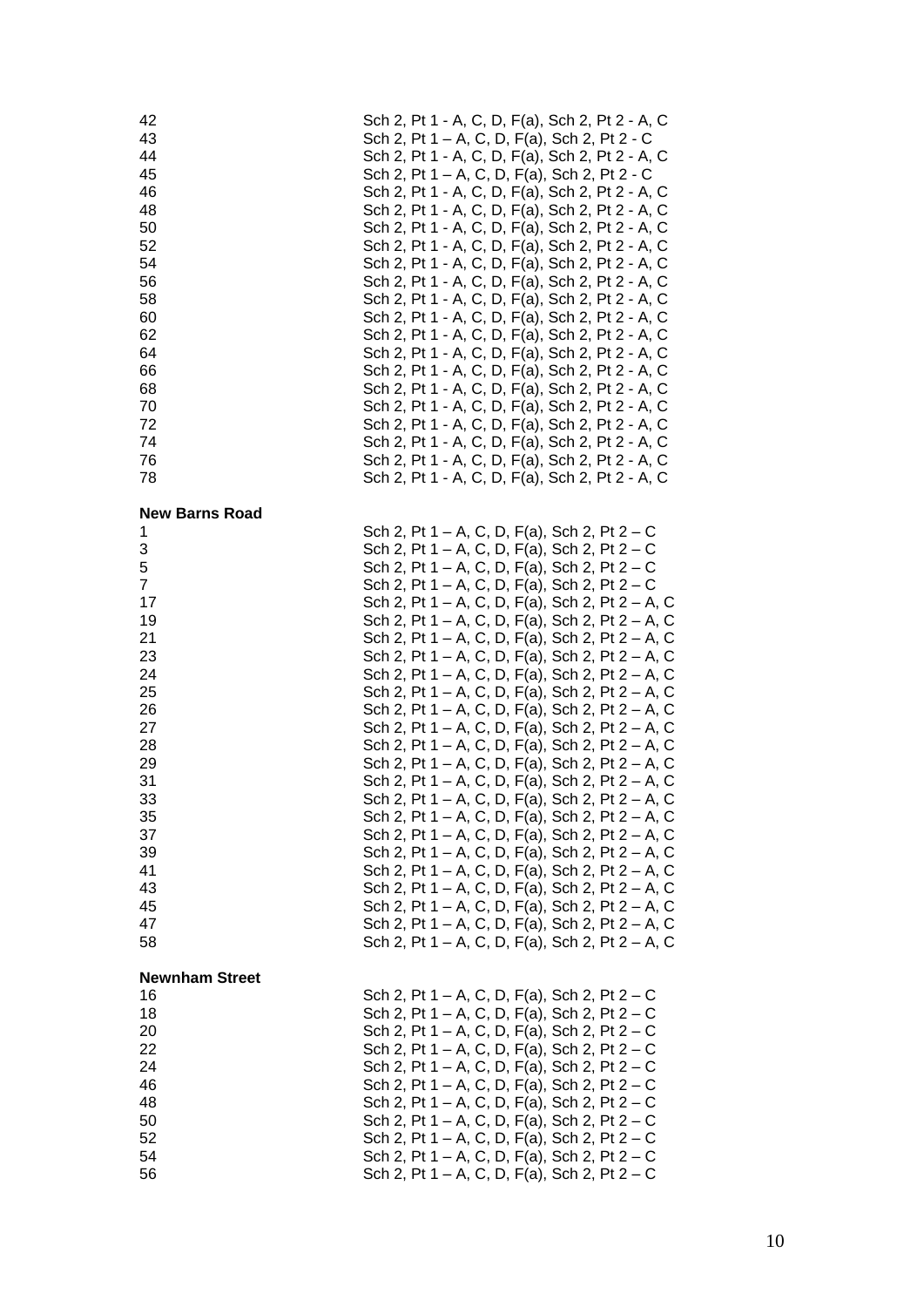| 77<br>79<br>81<br>83                                                                                                                            | Sch 2, Pt 1 – A, C, D, F(a), Sch 2, Pt $2 - C$<br>Sch 2, Pt $1 - A$ , C, D, F(a), Sch 2, Pt $2 - C$<br>Sch 2, Pt $1 - A$ , C, D, F(a), Sch 2, Pt $2 - C$<br>Sch 2, Pt $1 - A$ , C, D, F(a), Sch 2, Pt $2 - C$                                                                                                                                                                                                                                                                                                                                                                                                                                                                                                                                                                                                                                                                                                                                                                                                                                            |
|-------------------------------------------------------------------------------------------------------------------------------------------------|----------------------------------------------------------------------------------------------------------------------------------------------------------------------------------------------------------------------------------------------------------------------------------------------------------------------------------------------------------------------------------------------------------------------------------------------------------------------------------------------------------------------------------------------------------------------------------------------------------------------------------------------------------------------------------------------------------------------------------------------------------------------------------------------------------------------------------------------------------------------------------------------------------------------------------------------------------------------------------------------------------------------------------------------------------|
| <b>Nutholt Lane</b><br>2<br>3<br>4<br>5<br>6<br>$\overline{7}$<br>8<br>9<br>10<br>12<br>14<br>16<br>18<br>20<br>22<br>24<br>26<br>28<br>30      | Sch 2, Pt 1 – A, C, D, F(a), Sch 2, Pt 2 – A, C<br>Sch 2, Pt 1 – A, C, D, F(a), Sch 2, Pt 2 – A, C<br>Sch 2, Pt 1 – A, C, D, F(a), Sch 2, Pt 2 – A, C<br>Sch 2, Pt 1 – A, C, D, F(a), Sch 2, Pt 2 – A, C<br>Sch 2, Pt 1 – A, C, D, F(a), Sch 2, Pt 2 – A, C<br>Sch 2, Pt 1 – A, C, D, F(a), Sch 2, Pt 2 – A, C<br>Sch 2, Pt 1 – A, C, D, F(a), Sch 2, Pt 2 – A, C<br>Sch 2, Pt 1 – A, C, D, F(a), Sch 2, Pt 2 – A, C<br>Sch 2, Pt 1 – A, C, D, F(a), Sch 2, Pt 2 – A, C<br>Sch 2, Pt 1 – A, C, D, F(a), Sch 2, Pt 2 – A, C<br>Sch 2, Pt 1 – A, C, D, F(a), Sch 2, Pt 2 – A, C<br>Sch 2, Pt 1 – A, C, D, F(a), Sch 2, Pt 2 – A, C<br>Sch 2, Pt 1 – A, C, D, F(a), Sch 2, Pt 2 – A, C<br>Sch 2, Pt 1 – A, C, D, F(a), Sch 2, Pt 2 – A, C<br>Sch 2, Pt 1 – A, C, D, F(a), Sch 2, Pt 2 – A, C<br>Sch 2, Pt 1 – A, C, D, F(a), Sch 2, Pt 2 – A, C<br>Sch 2, Pt 1 – A, C, D, F(a), Sch 2, Pt 2 – A, C<br>Sch 2, Pt 1 – A, C, D, F(a), Sch 2, Pt 2 – A, C<br>Sch 2, Pt 1 – A, C, D, F(a), Sch 2, Pt 2 – A, C                                                    |
| <b>Parade Lane</b><br>1<br>3<br>4<br>5<br>6<br>$\overline{7}$<br>8<br>9<br>10<br>11<br>12<br>13<br>14<br>15<br>16<br>18<br>20<br>22<br>24<br>26 | Sch 2, Pt 1 – A, C, D, F(a), Sch 2, Pt 2 – A, C<br>Sch 2, Pt 1 – A, C, D, F(a), Sch 2, Pt 2 – A, C<br>Sch 2, Pt 1 – A, C, D, F(a), Sch 2, Pt 2 – A, C<br>Sch 2, Pt 1 – A, C, D, F(a), Sch 2, Pt 2 – A, C<br>Sch 2, Pt 1 – A, C, D, F(a), Sch 2, Pt 2 – A, C<br>Sch 2, Pt 1 – A, C, D, F(a), Sch 2, Pt 2 – A, C<br>Sch 2, Pt 1 – A, C, D, F(a), Sch 2, Pt 2 – A, C<br>Sch 2, Pt 1 – A, C, D, F(a), Sch 2, Pt 2 – A, C<br>Sch 2, Pt 1 – A, C, D, F(a), Sch 2, Pt 2 – A, C<br>Sch 2, Pt 1 – A, C, D, F(a), Sch 2, Pt 2 – A, C<br>Sch 2, Pt 1 – A, C, D, F(a), Sch 2, Pt 2 – A, C<br>Sch 2, Pt 1 – A, C, D, F(a), Sch 2, Pt 2 – A, C<br>Sch 2, Pt 1 – A, C, D, F(a), Sch 2, Pt 2 – A, C<br>Sch 2, Pt 1 – A, C, D, F(a), Sch 2, Pt 2 – A, C<br>Sch 2, Pt 1 – A, C, D, F(a), Sch 2, Pt 2 – A, C<br>Sch 2, Pt 1 – A, C, D, F(a), Sch 2, Pt 2 – A, C<br>Sch 2, Pt 1 – A, C, D, F(a), Sch 2, Pt 2 – A, C<br>Sch 2, Pt 1 – A, C, D, F(a), Sch 2, Pt 2 – A, C<br>Sch 2, Pt 1 – A, C, D, F(a), Sch 2, Pt 2 – A, C<br>Sch 2, Pt 1 – A, C, D, F(a), Sch 2, Pt 2 – A, C |
| <b>Prickwillow Road</b><br>2<br>4<br>13<br>15<br>26<br>28<br>30<br>32<br>34<br>35<br>36                                                         | Sch 2, Pt 1 – A, C, D, F(a), Sch 2, Pt 2 – A, C<br>Sch 2, Pt 1 – A, C, D, F(a), Sch 2, Pt 2 – A, C<br>Sch 2, Pt 1 – A, C, D, F(a), Sch 2, Pt 2 – A, C<br>Sch 2, Pt 1 – A, C, D, F(a), Sch 2, Pt 2 – A, C<br>Sch 2, Pt 1 – A, C, D, F(a), Sch 2, Pt 2 – A, C<br>Sch 2, Pt 1 – A, C, D, F(a), Sch 2, Pt 2 – A, C<br>Sch 2, Pt 1 – A, C, D, F(a), Sch 2, Pt 2 – A, C<br>Sch 2, Pt 1 – A, C, D, F(a), Sch 2, Pt 2 – A, C<br>Sch 2, Pt 1 – A, C, D, F(a), Sch 2, Pt 2 – A, C<br>Sch 2, Pt 1 – A, C, D, F(a), Sch 2, Pt 2 – C<br>Sch 2, Pt 1 – A, C, D, F(a), Sch 2, Pt 2 – A, C                                                                                                                                                                                                                                                                                                                                                                                                                                                                               |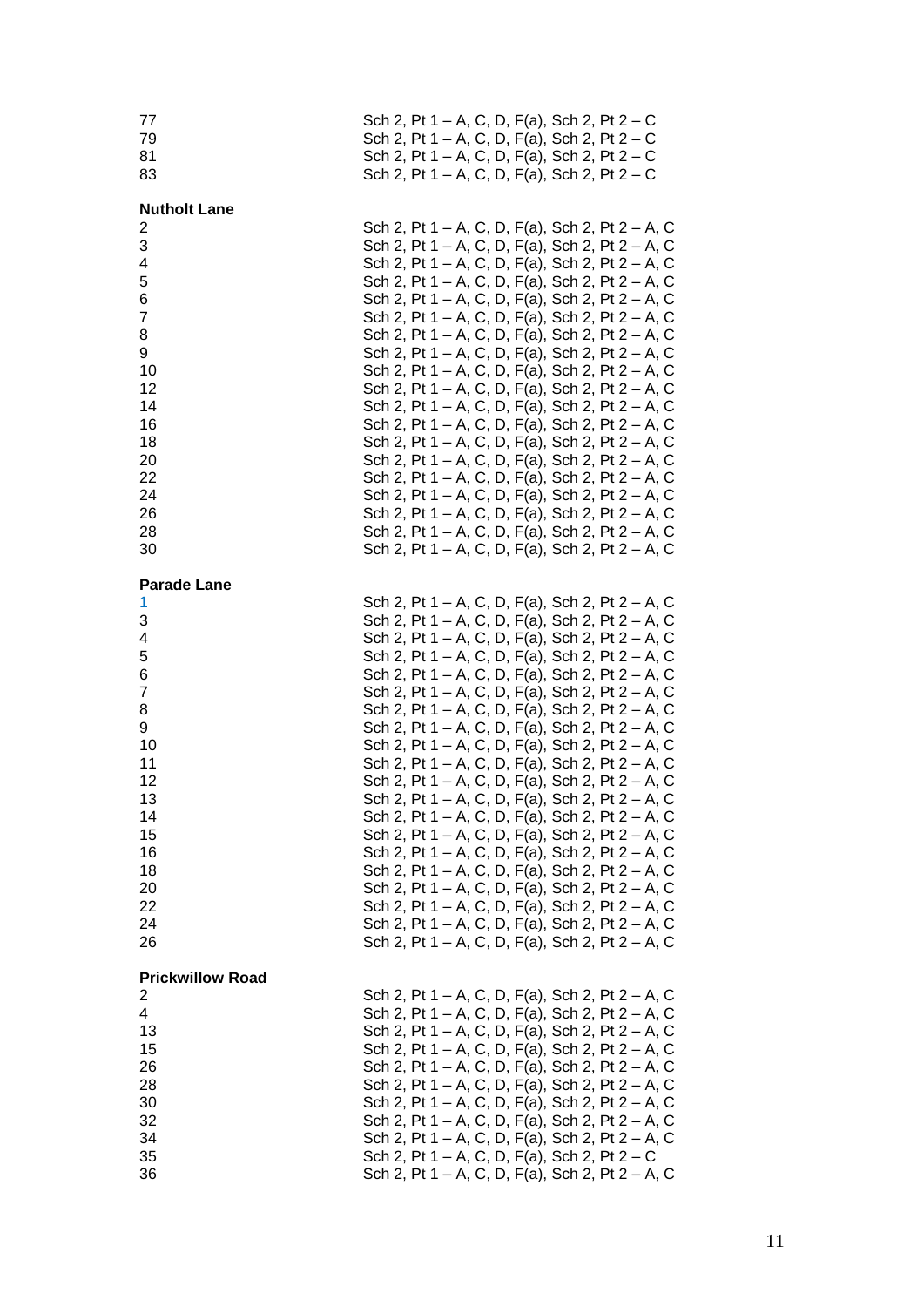| 37<br>38<br>40<br>42<br>43<br>44<br>44a<br>45<br>51<br>53<br>55<br>57<br>59<br>61<br>63<br>65                                                                  |                                        |  |  |  | Sch 2, Pt 1 – A, C, D, F(a), Sch 2, Pt 2 – C<br>Sch 2, Pt 1 – A, C, D, F(a), Sch 2, Pt 2 – A, C<br>Sch 2, Pt 1 – A, C, D, F(a), Sch 2, Pt 2 – A, C<br>Sch 2, Pt 1 – A, C, D, F(a), Sch 2, Pt 2 – A, C<br>Sch 2, Pt 1 – A, C, D, F(a), Sch 2, Pt 2 – A, C<br>Sch 2, Pt 1 – A, C, D, F(a), Sch 2, Pt 2 – A, C<br>Sch 2, Pt 1 – A, C, D, F(a), Sch 2, Pt 2 – A, C<br>Sch 2, Pt 1 – A, C, D, F(a), Sch 2, Pt 2 – A, C<br>Sch 2, Pt 1 – A, C, D, F(a), Sch 2, Pt 2 – A, C<br>Sch 2, Pt 1 – A, C, D, F(a), Sch 2, Pt 2 – A, C<br>Sch 2, Pt 1 – A, C, D, F(a), Sch 2, Pt 2 – A, C<br>Sch 2, Pt 1 – A, C, D, F(a), Sch 2, Pt 2 – A, C<br>Sch 2, Pt 1 – A, C, D, F(a), Sch 2, Pt 2 – A, C<br>Sch 2, Pt 1 – A, C, D, F(a), Sch 2, Pt 2 – A, C<br>Sch 2, Pt 1 – A, C, D, F(a), Sch 2, Pt 2 – A, C<br>Sch 2, Pt 1 – A, C, D, F(a), Sch 2, Pt 2 – A, C                                                                                                                                                                                                                                                                                                                          |  |  |  |
|----------------------------------------------------------------------------------------------------------------------------------------------------------------|----------------------------------------|--|--|--|--------------------------------------------------------------------------------------------------------------------------------------------------------------------------------------------------------------------------------------------------------------------------------------------------------------------------------------------------------------------------------------------------------------------------------------------------------------------------------------------------------------------------------------------------------------------------------------------------------------------------------------------------------------------------------------------------------------------------------------------------------------------------------------------------------------------------------------------------------------------------------------------------------------------------------------------------------------------------------------------------------------------------------------------------------------------------------------------------------------------------------------------------------------------|--|--|--|
| <b>The Range</b><br>1<br>$\overline{\mathbf{c}}$<br>3<br>4<br>5<br>6<br>$\overline{7}$<br>8<br>9<br>10<br>11<br>12                                             |                                        |  |  |  | Sch 2, Pt 1 – A, C, D, F(a), Sch 2, Pt 2 – A, C<br>Sch 2, Pt 1 – A, C, D, F(a), Sch 2, Pt 2 – A, C<br>Sch 2, Pt 1 – A, C, D, F(a), Sch 2, Pt 2 – A, C<br>Sch 2, Pt 1 – A, C, D, F(a), Sch 2, Pt 2 – A, C<br>Sch 2, Pt 1 – A, C, D, F(a), Sch 2, Pt 2 – A, C<br>Sch 2, Pt 1 – A, C, D, F(a), Sch 2, Pt 2 – A, C<br>Sch 2, Pt 1 – A, C, D, F(a), Sch 2, Pt 2 – A, C<br>Sch 2, Pt 1 – A, C, D, F(a), Sch 2, Pt 2 – A, C<br>Sch 2, Pt 1 – A, C, D, F(a), Sch 2, Pt 2 – A, C<br>Sch 2, Pt 1 – A, C, D, F(a), Sch 2, Pt 2 – A, C<br>Sch 2, Pt 1 – A, C, D, F(a), Sch 2, Pt 2 – A, C<br>Sch 2, Pt 1 – A, C, D, F(a), Sch 2, Pt 2 – A, C                                                                                                                                                                                                                                                                                                                                                                                                                                                                                                                                   |  |  |  |
| <b>Silver Street</b><br>19<br>21<br>23<br>24<br>25<br>26<br>30<br>32<br>34<br>36<br>38<br>40<br>42<br>46<br>51<br>53<br>54<br>56<br>57<br>58<br>60<br>61<br>63 |                                        |  |  |  | Sch 2, Pt 1 – A, C, D, F(a), Sch 2, Pt 2 – C<br>Sch 2, Pt 1 – A, C, D, F(a), Sch 2, Pt $2 - C$<br>Sch 2, Pt 1 - A, C, D, F(a), Sch 2, Pt 2 - C<br>Sch 2, Pt 1 – A, C, D, F(a), Sch 2, Pt 2 – C<br>Sch 2, Pt 1 – A, C, D, F(a), Sch 2, Pt 2 – C<br>Sch 2, Pt 1 – A, C, D, F(a), Sch 2, Pt 2 – C<br>Sch 2, Pt 1 – A, C, D, F(a), Sch 2, Pt 2 – C<br>Sch 2, Pt 1 – A, C, D, F(a), Sch 2, Pt 2 – C<br>Sch 2, Pt 1 – A, C, D, F(a), Sch 2, Pt 2 – C<br>Sch 2, Pt 1 – A, C, D, F(a), Sch 2, Pt 2 – C<br>Sch 2, Pt 1 – A, C, D, F(a), Sch 2, Pt 2 – C<br>Sch 2, Pt 1 – A, C, D, F(a), Sch 2, Pt $2 - C$<br>Sch 2, Pt 1 - A, C, D, F(a), Sch 2, Pt 2 - C<br>Sch 2, Pt 1 – A, C, D, F(a), Sch 2, Pt $2 - C$<br>Sch 2, Pt $1 - A$ , C, D, F(a), Sch 2, Pt $2 - C$<br>Sch 2, Pt $1 - A$ , C, D, F(a), Sch 2, Pt $2 - C$<br>Sch 2, Pt 1 – A, C, D, F(a), Sch 2, Pt 2 – C<br>Sch 2, Pt 1 – A, C, D, F(a), Sch 2, Pt 2 – C<br>Sch 2, Pt 1 – A, C, D, F(a), Sch 2, Pt 2 – C<br>Sch 2, Pt 1 – A, C, D, F(a), Sch 2, Pt 2 – C<br>Sch 2, Pt 1 – A, C, D, F(a), Sch 2, Pt 2 – C<br>Sch 2, Pt 1 – A, C, D, F(a), Sch 2, Pt 2 – A, C<br>Sch 2, Pt 1 – A, C, D, F(a), Sch 2, Pt 2 – A, C |  |  |  |
| <b>Springhead Lane</b><br>1<br>6<br>10                                                                                                                         | Sch 2, $Pt 2 - A$<br>Sch 2, $Pt 2 - A$ |  |  |  | Sch 2, Pt 1 – A, C, D, F(a), Sch 2, Pt 2 – A                                                                                                                                                                                                                                                                                                                                                                                                                                                                                                                                                                                                                                                                                                                                                                                                                                                                                                                                                                                                                                                                                                                       |  |  |  |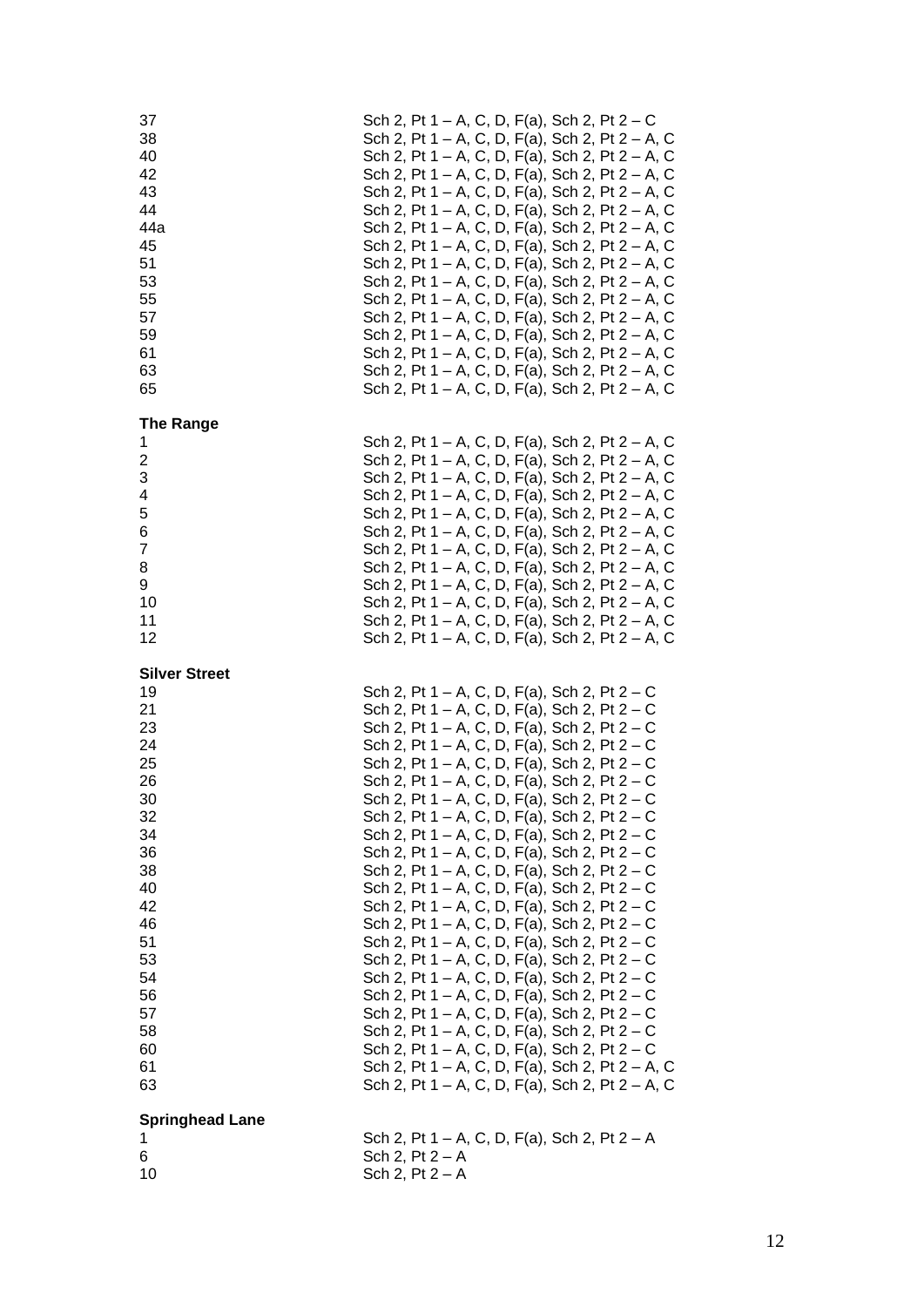| 12<br>14<br>18<br>22                                                                                                                                                                                             | Sch 2, $Pt 2 - A$<br>Sch 2, $Pt 2 - A$<br>Sch 2, $Pt 2 - A$<br>Sch 2, $Pt 2 - A$                                                                                                                                                                                                                                                                                                                                                                                                                                                                                                                                                                                                                                                                                                                                                                                                                                                                                                                                                                                                                                                                                                                                                                                                                                                                                                                                                                                                                                            |  |  |  |  |  |  |
|------------------------------------------------------------------------------------------------------------------------------------------------------------------------------------------------------------------|-----------------------------------------------------------------------------------------------------------------------------------------------------------------------------------------------------------------------------------------------------------------------------------------------------------------------------------------------------------------------------------------------------------------------------------------------------------------------------------------------------------------------------------------------------------------------------------------------------------------------------------------------------------------------------------------------------------------------------------------------------------------------------------------------------------------------------------------------------------------------------------------------------------------------------------------------------------------------------------------------------------------------------------------------------------------------------------------------------------------------------------------------------------------------------------------------------------------------------------------------------------------------------------------------------------------------------------------------------------------------------------------------------------------------------------------------------------------------------------------------------------------------------|--|--|--|--|--|--|
| <b>Station Road</b><br>8<br>12<br>20<br>22<br>22a                                                                                                                                                                | Sch 2, Pt 1 – A, C, D, F(a), Sch 2, Pt $2 - C$<br>Sch 2, Pt $1 - A$ , C, D, F(a), Sch 2, Pt $2 - C$<br>Sch 2, Pt $1 - A$ , C, D, F(a), Sch 2, Pt $2 - C$<br>Sch 2, Pt $1 - A$ , C, D, F(a), Sch 2, Pt $2 - C$<br>Sch 2, Pt 1 – A, C, D, F(a), Sch 2, Pt $2 - C$                                                                                                                                                                                                                                                                                                                                                                                                                                                                                                                                                                                                                                                                                                                                                                                                                                                                                                                                                                                                                                                                                                                                                                                                                                                             |  |  |  |  |  |  |
| St John's Road<br>22<br>24<br>26<br>28<br>30<br>32<br>34<br>36                                                                                                                                                   | Sch 2, Pt $1 - A$ , C, D, F(a), Sch 2, Pt $2 - C$<br>Sch 2, Pt $1 - A$ , C, D, F(a), Sch 2, Pt $2 - C$<br>Sch 2, Pt $1 - A$ , C, D, F(a), Sch 2, Pt $2 - C$<br>Sch 2, Pt 1 – A, C, D, F(a), Sch 2, Pt 2 – C<br>Sch 2, Pt 1 – A, C, D, F(a), Sch 2, Pt 2 – C<br>Sch 2, Pt 1 – A, C, D, F(a), Sch 2, Pt $2 - C$<br>Sch 2, Pt 1 – A, C, D, F(a), Sch 2, Pt $2 - C$<br>Sch 2, Pt 1 – A, C, D, F(a), Sch 2, Pt $2 - C$                                                                                                                                                                                                                                                                                                                                                                                                                                                                                                                                                                                                                                                                                                                                                                                                                                                                                                                                                                                                                                                                                                           |  |  |  |  |  |  |
| <b>St Mary's Street</b><br>4<br>33<br>35<br>62<br>88<br>90                                                                                                                                                       | Sch 2, Pt 1 – A, C, D, F(a), Sch 2, Pt 2 - C<br>Sch 2, Pt 1 – A, C, D, F(a), Sch 2, Pt 2 - C<br>Sch 2, Pt 1 – A, C, D, F(a), Sch 2, Pt 2 - C<br>Sch 2, Pt 1 – A, C, D, F(a), Sch 2, Pt 2 – A, C<br>Sch 2, Pt 1 – A, C, D, F(a), Sch 2, Pt 2 – A, C<br>Sch 2, Pt 1 – A, C, D, F(a), Sch 2, Pt 2 – A, C                                                                                                                                                                                                                                                                                                                                                                                                                                                                                                                                                                                                                                                                                                                                                                                                                                                                                                                                                                                                                                                                                                                                                                                                                       |  |  |  |  |  |  |
| <b>Victoria Street</b><br>1<br>$2 - 4$<br>2a<br>3<br>За<br>3b<br>3c<br>3d<br>5<br>6<br>6a<br>7<br>8<br>9<br>10<br>12<br>13<br>14<br>15<br>16<br>17<br>18<br>19<br>19a<br>19 <sub>b</sub><br>20<br>21<br>22<br>23 | Sch 2, Pt $1 - A$ , C, D, F(a), Sch 2, Pt $2 - C$<br>Sch 2, Pt 1 – A, C, D, F(a), Sch 2, Pt 2 – A, C<br>Sch 2, Pt 1 – A, C, D, F(a), Sch 2, Pt 2 – A, C<br>Sch 2, Pt 1 – A, C, D, F(a), Sch 2, Pt $2 - C$<br>Sch 2, Pt 1 – A, C, D, F(a), Sch 2, Pt $2 - C$<br>Sch 2, Pt 1 – A, C, D, F(a), Sch 2, Pt $2 - C$<br>Sch 2, Pt $1 - A$ , C, D, F(a), Sch 2, Pt $2 - C$<br>Sch 2, Pt 1 – A, C, D, F(a), Sch 2, Pt 2 – C<br>Sch 2, Pt 1 – A, C, D, F(a), Sch 2, Pt 2 – C<br>Sch 2, Pt 1 – A, C, D, F(a), Sch 2, Pt 2 – A, C<br>Sch 2, Pt 1 – A, C, D, F(a), Sch 2, Pt 2 – A, C<br>Sch 2, Pt 1 – A, C, D, F(a), Sch 2, Pt 2 – C<br>Sch 2, Pt 1 – A, C, D, F(a), Sch 2, Pt 2 – A, C<br>Sch 2, Pt 1 – A, C, D, F(a), Sch 2, Pt $2 - C$<br>Sch 2, Pt 1 – A, C, D, F(a), Sch 2, Pt 2 – A, C<br>Sch 2, Pt 1 – A, C, D, F(a), Sch 2, Pt 2 – A, C<br>Sch 2, Pt $1 - A$ , C, D, F(a), Sch 2, Pt $2 - C$<br>Sch 2, Pt 1 – A, C, D, F(a), Sch 2, Pt 2 – A, C<br>Sch 2, Pt $1 - A$ , C, D, F(a), Sch 2, Pt $2 - C$<br>Sch 2, Pt 1 – A, C, D, F(a), Sch 2, Pt 2 – A, C<br>Sch 2, Pt $1 - A$ , C, D, F(a), Sch 2, Pt $2 - C$<br>Sch 2, Pt 1 – A, C, D, F(a), Sch 2, Pt 2 – A, C<br>Sch 2, Pt 1 – A, C, D, F(a), Sch 2, Pt 2 – C<br>Sch 2, Pt 1 – A, C, D, F(a), Sch 2, Pt 2 – C<br>Sch 2, Pt $1 - A$ , C, D, F(a), Sch 2, Pt $2 - C$<br>Sch 2, Pt 1 – A, C, D, F(a), Sch 2, Pt 2 – A, C<br>Sch 2, Pt 1 – A, C, D, F(a), Sch 2, Pt 2 – C<br>Sch 2, Pt 1 – A, C, D, F(a), Sch 2, Pt 2 – A, C<br>Sch 2, Pt $1 - A$ , C, D, F(a), Sch 2, Pt $2 - C$ |  |  |  |  |  |  |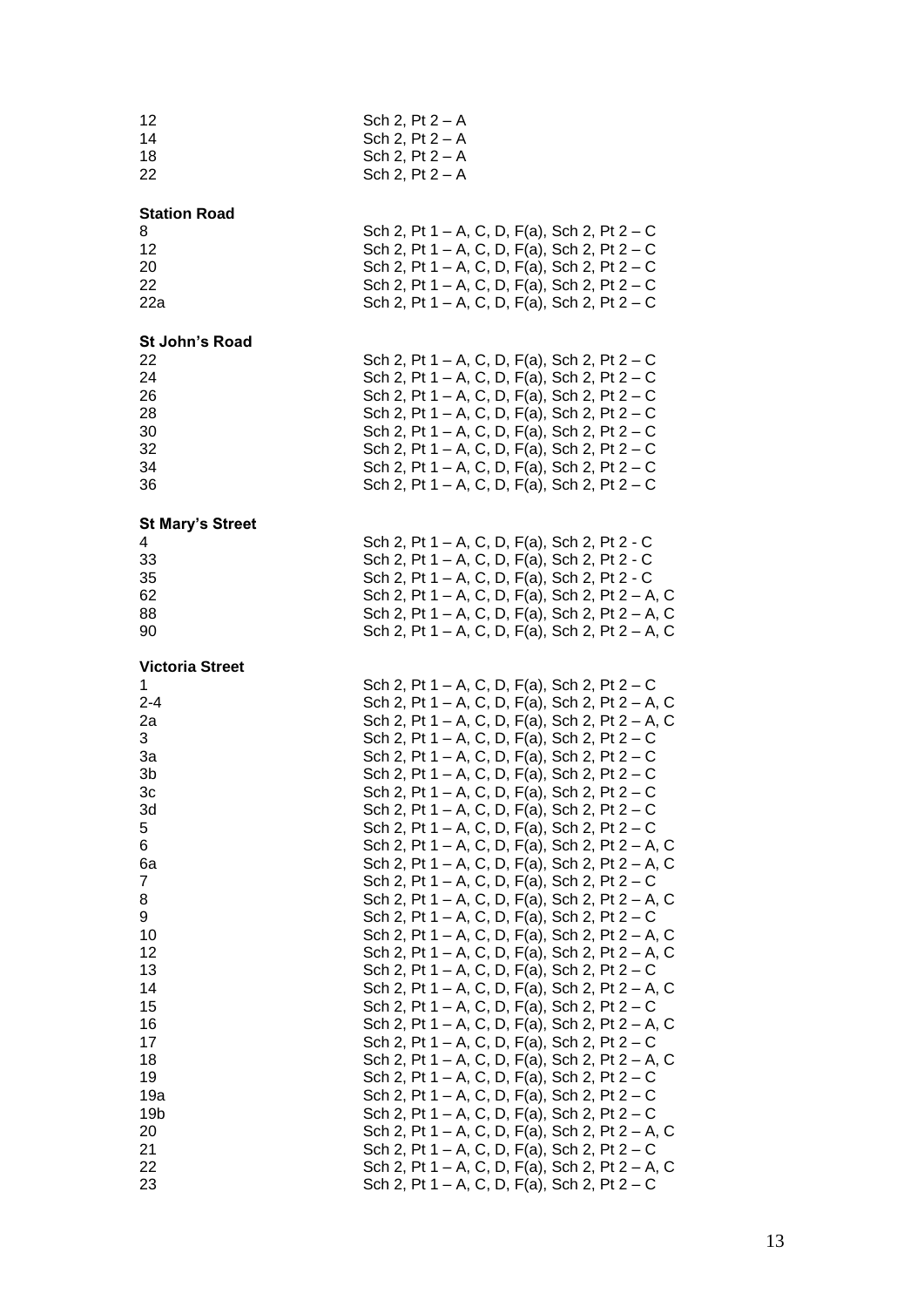| 24<br>25<br>26<br>27<br>28<br>29<br>30<br>31<br>32<br>33<br>34<br>35<br>36                                                             | Sch 2, Pt 1 – A, C, D, F(a), Sch 2, Pt 2 – A, C<br>Sch 2, Pt 1 – A, C, D, F(a), Sch 2, Pt 2 – C<br>Sch 2, Pt 1 – A, C, D, F(a), Sch 2, Pt 2 – A, C<br>Sch 2, Pt 1 – A, C, D, F(a), Sch 2, Pt 2 – C<br>Sch 2, Pt 1 – A, C, D, F(a), Sch 2, Pt 2 – A, C<br>Sch 2, Pt 1 – A, C, D, F(a), Sch 2, Pt $2 - C$<br>Sch 2, Pt 1 – A, C, D, F(a), Sch 2, Pt 2 – A, C<br>Sch 2, Pt 1 - A, C, D, F(a), Sch 2, Pt 2 - C<br>Sch 2, Pt 1 – A, C, D, F(a), Sch 2, Pt 2 – A, C<br>Sch 2, Pt 1 – A, C, D, F(a), Sch 2, Pt 2 – C<br>Sch 2, Pt 1 – A, C, D, F(a), Sch 2, Pt 2 – A, C<br>Sch 2, Pt 1 – A, C, D, F(a), Sch 2, Pt 2 – C<br>Sch 2, Pt 1 – A, C, D, F(a), Sch 2, Pt 2 – A, C                                                                                                                                                                                                                                                                                              |
|----------------------------------------------------------------------------------------------------------------------------------------|------------------------------------------------------------------------------------------------------------------------------------------------------------------------------------------------------------------------------------------------------------------------------------------------------------------------------------------------------------------------------------------------------------------------------------------------------------------------------------------------------------------------------------------------------------------------------------------------------------------------------------------------------------------------------------------------------------------------------------------------------------------------------------------------------------------------------------------------------------------------------------------------------------------------------------------------------------------|
| <b>Vineyards</b><br>6<br>9<br>11<br>17<br>19<br>21<br>23<br>25                                                                         | Sch 2, Pt 1 – A, C, D, F(a), Sch 2, Pt 2 – A, C<br>Sch 2, Pt 1 – A, C, D, F(a), Sch 2, Pt 2 – A, C<br>Sch 2, Pt 1 – A, C, D, F(a), Sch 2, Pt 2 – A, C<br>Sch 2, Pt 1 – A, C, D, F(a), Sch 2, Pt 2 – A, C<br>Sch 2, Pt 1 – A, C, D, F(a), Sch 2, Pt 2 – A, C<br>Sch 2, Pt 1 – A, C, D, F(a), Sch 2, Pt 2 – A, C<br>Sch 2, Pt 1 – A, C, D, F(a), Sch 2, Pt 2 – A, C<br>Sch 2, Pt 1 – A, C, D, F(a), Sch 2, Pt 2 – A, C                                                                                                                                                                                                                                                                                                                                                                                                                                                                                                                                             |
| Waterside<br>1<br>3<br>5<br>27<br>29<br>42<br>42a<br>44<br>46<br>48<br>48a<br>48b<br>50                                                | Sch 2, Pt $1 - A$ , C, D, F(a), Sch 2, Pt $2 - C$<br>Sch 2, Pt 1 - A, C, D, F(a), Sch 2, Pt 2 - C<br>Sch 2, Pt 1 – A, C, D, F(a), Sch 2, Pt 2 – C<br>Sch 2, Pt 1 – A, C, D, F(a), Sch 2, Pt 2 – C<br>Sch 2, Pt 1 – A, C, D, F(a), Sch 2, Pt 2 – C<br>Sch 2, Pt 1 – A, C, D, F(a), Sch 2, Pt 2 – C<br>Sch 2, Pt 1 – A, C, D, F(a), Sch 2, Pt $2 - C$<br>Sch 2, Pt 1 – A, C, D, F(a), Sch 2, Pt 2 – C<br>Sch 2, Pt 1 – A, C, D, F(a), Sch 2, Pt 2 – C<br>Sch 2, Pt 1 – A, C, D, F(a), Sch 2, Pt $2 - C$<br>Sch 2, Pt 1 – A, C, D, F(a), Sch 2, Pt $2 - C$<br>Sch 2, Pt 1 – A, C, D, F(a), Sch 2, Pt 2 – C<br>Sch 2, Pt $1 - A$ , C, D, F(a), Sch 2, Pt $2 - C$                                                                                                                                                                                                                                                                                                     |
| <b>West End</b><br>1<br>1a<br>3<br>5<br>7<br>9<br>11<br>13<br>15<br>32<br>32a<br>34<br>36<br>38<br>50<br>52<br>54<br>56<br>58<br>60-62 | Sch 2, $Pt 2 - A$<br>Sch 2, $Pt 2 - A$<br>Sch 2, Pt 1 – A, C, D, F(a), Sch 2, Pt 2 – A, C<br>Sch 2, Pt 1 – A, C, D, F(a), Sch 2, Pt 2 – A, C<br>Sch 2, Pt 1 – A, C, D, F(a), Sch 2, Pt 2 – A, C<br>Sch 2, Pt 1 – A, C, D, F(a), Sch 2, Pt 2 – A, C<br>Sch 2, Pt 1 – A, C, D, F(a), Sch 2, Pt 2 – A, C<br>Sch 2, Pt 1 – A, C, D, F(a), Sch 2, Pt 2 – A, C<br>Sch 2, Pt 1 – A, C, D, F(a), Sch 2, Pt 2 – A, C<br>Sch 2, Pt 1 – A, C, D, F(a), Sch 2, Pt 2 – A, C<br>Sch 2, Pt 1 – A, C, D, F(a), Sch 2, Pt 2 – C<br>Sch 2, Pt 1 – A, C, D, F(a), Sch 2, Pt 2 – C<br>Sch 2, Pt 1 – A, C, D, F(a), Sch 2, Pt 2 – C<br>Sch 2, Pt 1 – A, C, D, F(a), Sch 2, Pt 2 – C<br>Sch 2, Pt 1 – A, C, D, F(a), Sch 2, Pt 2 – C<br>Sch 2, Pt 1 – A, C, D, F(a), Sch 2, Pt 2 – C<br>Sch 2, Pt 1 – A, C, D, F(a), Sch 2, Pt 2 – C<br>Sch 2, Pt 1 – A, C, D, F(a), Sch 2, Pt 2 – C<br>Sch 2, Pt 1 – A, C, D, F(a), Sch 2, Pt 2 – C<br>Sch 2, Pt 1 – A, C, D, F(a), Sch 2, Pt $2 - C$ |